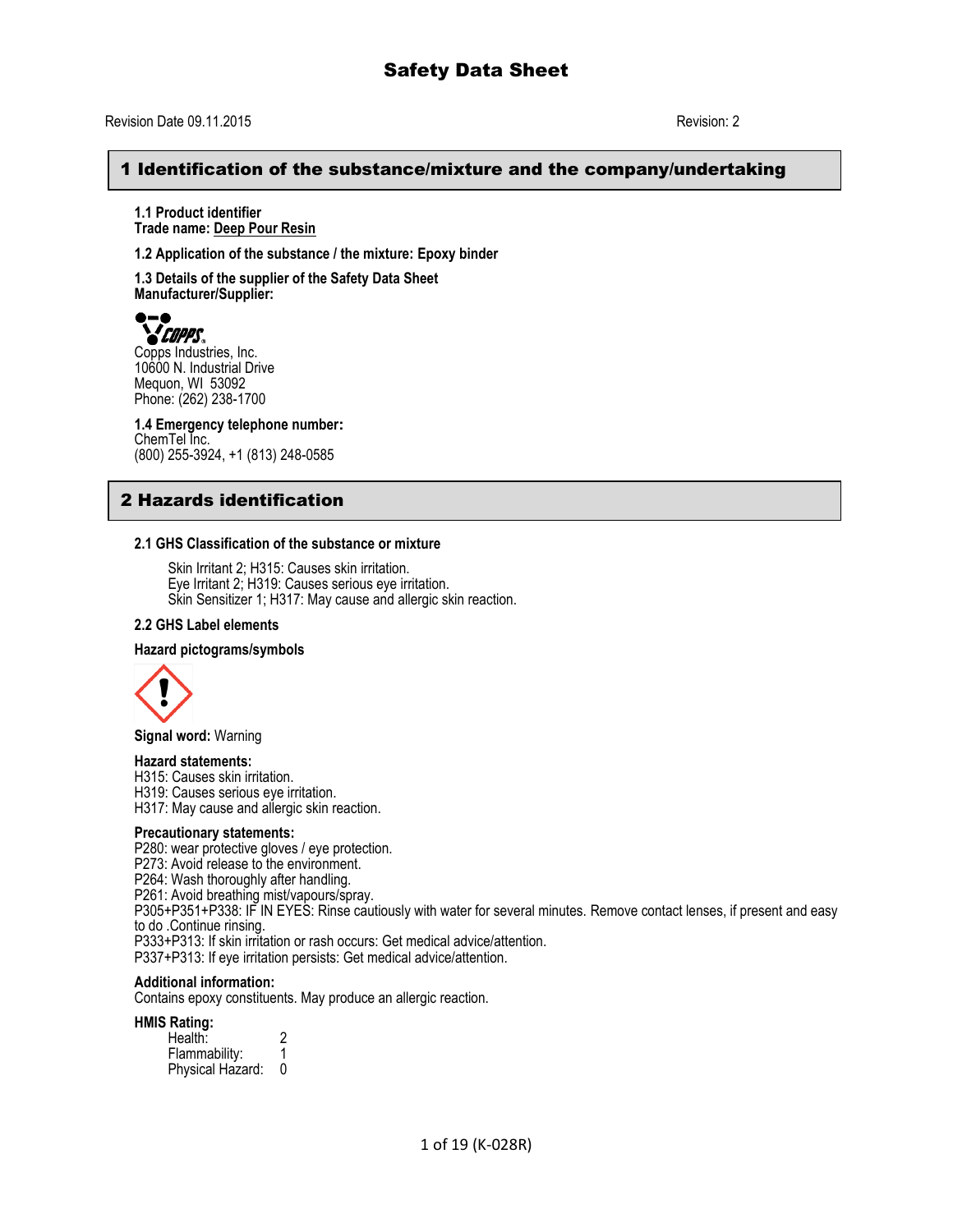## 3 Composition/information on ingredients

#### **3.2 Mixture**

**Description:** Mixture of substances listed below with nonhazardous additions.

| Dangerous components: |                                                                                                        |        |
|-----------------------|--------------------------------------------------------------------------------------------------------|--------|
| CAS: 25068-38-6       | Reaction product: bisphenol - A- (epichlorhydrin) epoxy resin<br>(number average molecular weight<700) | 60-90% |
| l rade Secret         | Glvcidvl ether                                                                                         | 10-20% |

In conformity with 29CFR 1910.1200(i) the specific chemical identity may be withheld as Trade Secret, while all health/safety properties and effects are included in the SDS.

## 4 First aid measures

#### **4.1 Description of first aid measures**

**General information:** Immediately remove any clothing soiled by the product.

Symptoms of poisoning may even occur after several hours; therefore medical observation for at least 48 hours after the accident. Take affected persons out into the fresh air.

**After inhalation:** Supply fresh air**;** consult doctor in case of complaints.

**After skin contact:** Immediately rinse with water. If skin irritation continues, consult a doctor.

**After eye contact:** Remove contact lenses if worn, if possible. Rinse opened eye for several minutes under running water. If symptoms persist, consult a doctor**.**

**After swallowing:** Rinse out mouth and then drink plenty of water. Do not Induce vomiting; call for medical help immediately. **4.2 Most important symptoms and effects, both acute and delayed:** Allergic reactions, Nausea, Coughing, Gastric or intestinal disorders, Irritant to skin and mucous membranes, Irritant to eyes.

**4.3 Indication of any immediate medical attention and special treatment needed:** Contains reaction product: bisphenol-A-(epichlorhydrin) epoxy resin (number average molecular weight < 700), Reaction May produce an allergic reaction. If necessary oxygen respiration treatment. Later observation for pneumonia and pulmonary edema. Medical supervision for at least 48 hours.

## 5 Firefighting measures

**5.1 Extinguishing media**

**Suitable extinguishing agents:** Water haze or fog, Foam, Fire-extinguishing powder, Carbon dioxide.

**For safety reasons unsuitable extinguishing agents:** Water with full jet**,** Water spray

**5.2 Special hazards arising from the substance or mixture:** Formation of toxic gases is possible during heating or in case of fire.

**5.3 Advice for the firefighters**

**Protective equipment:** Wear self-contained respiratory protective device, Wear fully protective suit.

**Additional information:** Cool endangered receptacles with water fog or haze, Eliminate all ignition sources if safe to do so.

### 6 Accidental release measures

**6.1 Personal precautions, protective equipment and emergency procedures:** Use respiratory protective device against the effects of fumes/dust/aerosol. Wear protective equipment. Keep unprotected persons away. Ensure adequate ventilation. Keep away from ignition sources.

**6.2 Environmental precautions:** Do not allow to enter sewers/ surface or ground water. Inform respective authorities in case of seepage into water course or sewage system. Prevent from spreading (e.g. by damming–in or oil barriers). **6.3 Methods and material for containment and cleaning up:** Absorb liquid components with liquid-binding material. Send for recovery or disposal in suitable receptacles. Dispose contaminated material as waste according to item 13. Ensure adequate ventilation.

## 7 Handling and storage

**7.1 Precautions for safe handling:** Use only in well-ventilated areas. Store in cool, dry place in tightly closed receptacles (60-80ºF recommended).

**7.2 Conditions for safe storage, including any incompatibilities:**Use only receptacles specifically permitted for this substance/product. Avoid storage near extreme heat, ignition sources or open flame.

**Further Information about storage conditions:** Keep container tightly sealed. Store in an area with adequate ventilation.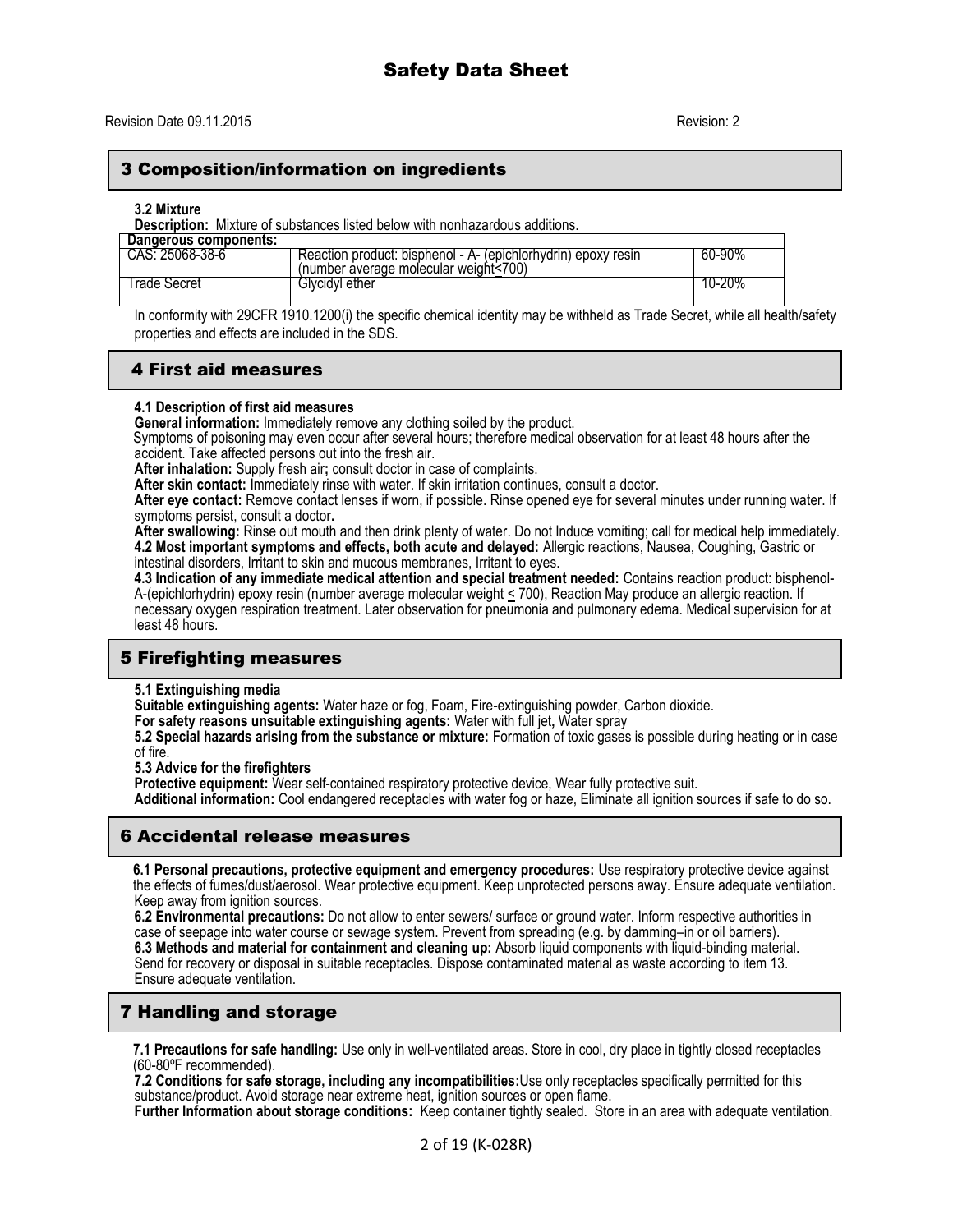#### Revision Date 09.11.2015 Revision: 2

## 8 Exposure controls/personal protection

#### **8.1 Control parameters**

**Ingredients with limit values that require monitoring at the workplace:** The product does not contain any relevant quantities of materials with critical values that have to be monitored at the workplace.

**DNELs:** No further relevant information available.

**PNECs:** No further relevant information available.

**Additional information:** The lists valid during the making were used as basis.

**8.2 Engineering controls** Provide readily accessible eye wash stations and safety showers. Provide ventilation adequate to ensure concentrations are minimized.

#### **8.3 Personal protective equipment**

**General protective and hygienic measures:** Keep away from foodstuffs, beverages and feed. Immediately remove all soiled and contaminated clothing. Wash hands before breaks and at the end of work. Do not inhale gases / fumes / aerosols. Avoid contact with the eyes and skin.

**Respiratory protection:** Not required under normal conditions of use. Use suitable respiratory protective device in case of insufficient ventilation. For spills, respiratory protection may be advisable.Use respiratory protection when grinding or cutting material.

**Hand protection:** Protective, impervious gloves. (Neoprene, PVC, Nitrile rubber) The glove material has to be impermeable and resistant to the product / the substance/ the preparation. Selection of the glove material on consideration of the penetration times, rates of diffusion and the degradation.

**Eye protection:** Safety glasses with side shields. Contact lenses should not be worn.

**Skin and Body protection:** Protective work clothing. Where potential exposure warrants, rubber or plastic boots and chemically resistant protective suit.

## 9 Physical and chemical properties

| <b>General Information</b>                            | 9.1 Information on basic physical and chemical properties |                                                             |
|-------------------------------------------------------|-----------------------------------------------------------|-------------------------------------------------------------|
| <b>Appearance</b><br>Form:<br>Colour:                 |                                                           | Liquid<br>Colorless                                         |
| Odour:                                                |                                                           | Sweet                                                       |
| Odour threshold:<br>pH:<br>Melting point/range:       |                                                           | No data available<br>No data available<br>No data available |
| Boiling point/range:                                  |                                                           | >392 °F / >200 °C                                           |
| Flash point:                                          |                                                           | >302 °F / >150 °C                                           |
| <b>Evaporation rate:</b>                              |                                                           | No data available                                           |
|                                                       | Flammability (solid, gaseous):                            | Not applicable                                              |
|                                                       | Upper/lower flammability or explosive limit:              | Not applicable                                              |
| Vapor pressure:                                       |                                                           | No data available                                           |
| Vapor density:                                        |                                                           | No data available                                           |
| Relative Density at 20°C:                             |                                                           | $1.12$ g/cm <sup>3</sup>                                    |
| Solubility in / Miscibility with<br>Water:            |                                                           | Not miscible or difficult to mix.                           |
|                                                       | Partition coefficient (n-octanol/water):                  | No data available                                           |
| <b>Decomposition temperature:</b><br><b>Viscositv</b> | <b>Auto/Self-ignition temperature:</b>                    | No data available<br>No data available<br>900 - 1,400 cps   |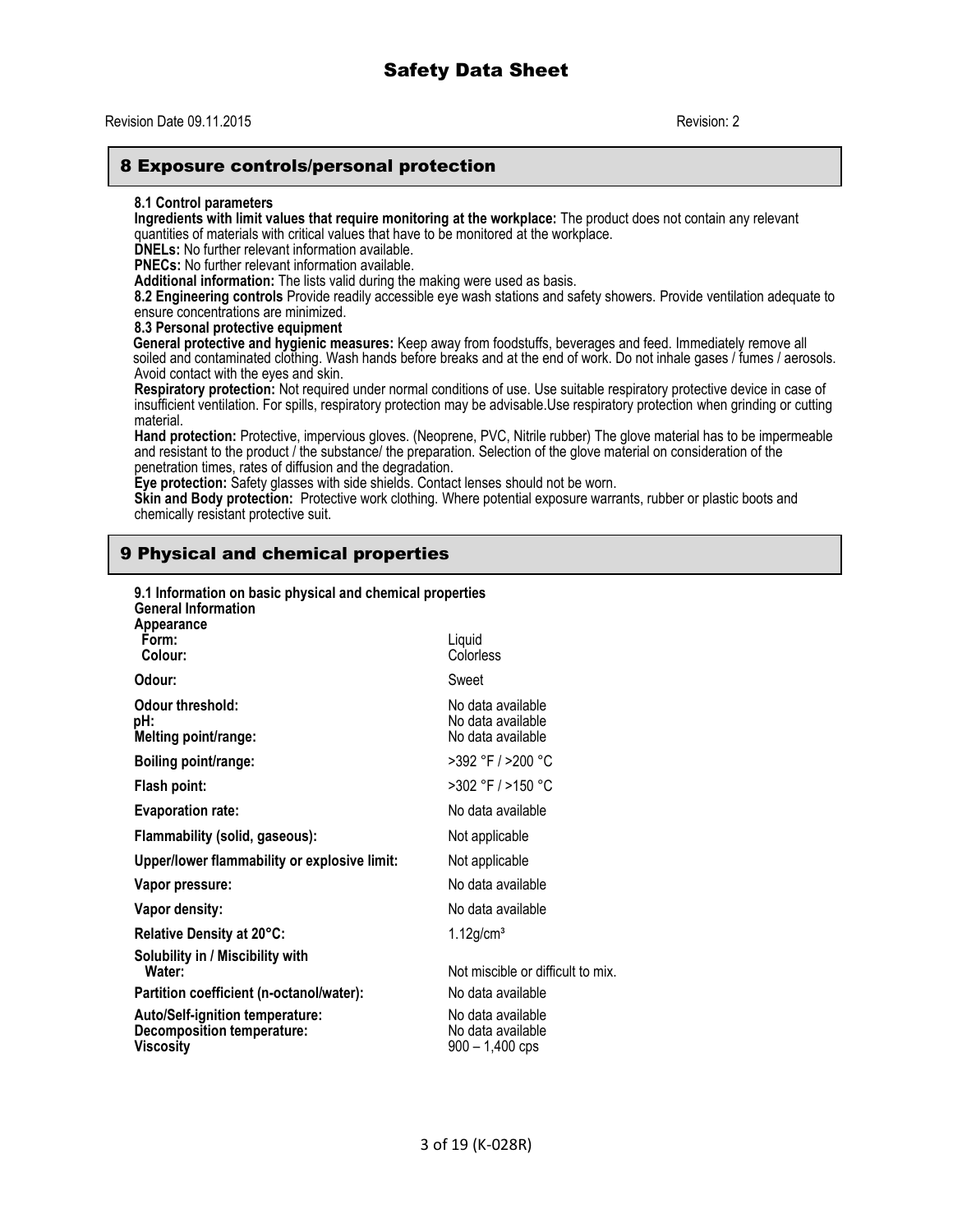## 10 Stability and reactivity

**10.1 Reactivity**

**10.2 Chemical stability**

**Thermal decomposition / conditions to be avoided:** No decomposition if used and stored according to specifications.

**10.3 Possibility of hazardous reactions:** Reacts with strong alkali. Exothermic polymerization. Reacts with strong acids and oxidizing agents. Reacts with catalysts.

**10.4 Conditions to avoid:** Avoid contact with strong oxidizing agents, excessive heat or flames.

 **10.5 Incompatible materials:** Strong acids, bases and oxidizing agents.

**10.6 Hazardous decomposition products:** Carbon monoxide and carbon dioxide.

## 11 Toxicological information

|             | 11.1 Information on likely routes of exposure: |
|-------------|------------------------------------------------|
| Inhalation: | May cause respiratory irritation               |
| Ingaction:  | Alo data                                       |

Ingestion: No data<br>Skin contact: May cau May cause skin irritation Eye contact: May cause eye irritation

#### **11.2 Symptoms related to physical, chemical and toxicological characteristics:** No available data

**11.3 Delayed and immediate effects as well as chronic effects from short and long-term exposure:** 

(Data for primary component, Reaction product: bisphenol - A- (epichlorhydrin) epoxy resin) Acute toxic:

Inhalation

Oral LD50 > 2,000 mg/kg (rat)  $LD50 > 2,000$  mg/kg (rat)<br>No data

Skin Corrosive/irritant:

Test material was slightly irritating to skin in key studies. For the skin, mean erythema and edema scores were 0.8 and 0.5 respectively.

Serious eye damage/eye irritation:

Test material was slightly irritating to the eye in key studies. The mean eye score was 0.4 Respiratory sensitization: No data available

Skin sensitization:

In a local lymph node assay, the concentration that would cause a 3-fold increase in proliferation (EC-3) was calculated to be 5.7% which is consistent with moderate dermal sensitization potential.

**11.4 Numerical measures of toxicity:** No data available for mixture**.**

**Additional toxicological information:**The product show the following dangers according to the calculation method of the General EU, Classification Guidelines for Preparations as issued in the latest version: Irritant**,** Danger through skin absorption. Toxic and /or corrosive effects may be delayed up to 24 hours, Inhalation of concentrated vapours as well as oral intake will lead to anesthesia-like conditions and headache,dizziness ,etc.

## 12 Ecological information

#### **12.1 Toxicity Aquatic toxicity:**

(Data taken from SDS of primary component, Reaction product: bisphenol - A- (epichlorhydrin) epoxy resin)

| Fish          | 96hr-LC50 = 3.6mg/L test mat. Oncorhynchus mykiss                      |
|---------------|------------------------------------------------------------------------|
|               | (direct application, nominal) (OECD Guideline 203)                     |
|               | LC50 1.41 mg/L 96hr Oryzias latipes                                    |
| Crustacea     | 48hr-EC50 = 2.8mg/L test mat Daphnia magna                             |
|               | (direct application, nominal, based on: mobility) (OECD Guideline 202) |
|               | EC50 1.7mg/L 48hr                                                      |
| Aquatic Plant | 72hr-EC50 > 11 mg/L Scenedesmus capricornutum                          |
|               | water soluble fraction (meas. (arithm. mean))                          |
|               | based on: growth rate (EPA-660/3-75-009)                               |

**12.2 Persistence and degradability:** No data available.

**12.3 Bioaccumulative potential:** No further relevant information available.

**12.4 Mobility in soil:** No further relevant information available.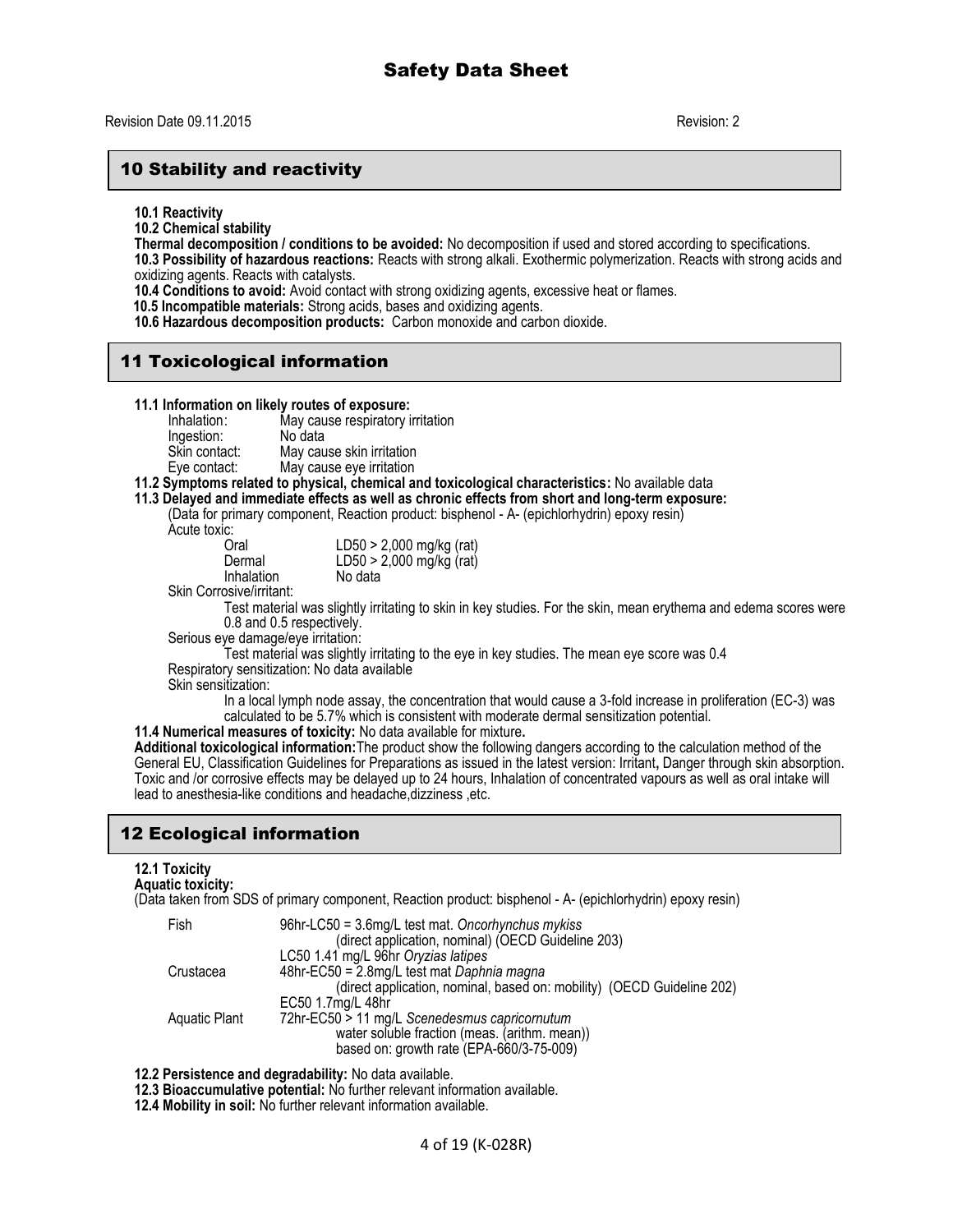Revision Date 09.11.2015 Revision: 2

**12.5 Results of PBT and vPvB assessment: PBT:** Not applicable. **vPvB:** Not applicable.  **12.6 Other adverse effects:** No further relevant information available

## 13 Disposal considerations

#### **13.1 Waste treatment methods**

**Waste from residue/unused product:** This product should not be allowed to enter drains, water courses or the soil. Dispose of this material in a safe manner and in accordance with federal, state and local regulations **Contaminated packaging:** Disposal must be made in accordance with official federal, state and local regulations.

## 14 Transport information

## **DOT**

| IATA        | UN number: | Not Regulated |
|-------------|------------|---------------|
| <b>IMDG</b> | UN number: | Not Regulated |
| TDG         | UN number: | Not Regulated |
|             | UN number: | Not Regulated |

## 15 Regulatory Information

**15.1 Safety, health and environmental regulations/legislation specific for the substance or mixture**

**United States (USA)**

## **SARA**

| 1111                                            |
|-------------------------------------------------|
| Section 355 (extremely hazardous substances):   |
| None of the ingredients is listed.              |
| Section 313 (Specific toxic chemical listings): |
| Component(s) above 'de minimus' level: None     |
| <b>TSCA (Toxic Substances Control Act):</b>     |
| All the ingredients are listed.                 |
|                                                 |

#### **Proposition 65 (California):**

 **Chemicals known to cause cancer:** None

### **Canada**

| <b>Canadian Domestic Substances List (DSL):</b>         |
|---------------------------------------------------------|
| All ingredients are listed.                             |
| <b>Canadian Ingredient Disclosure list (limit 0.1%)</b> |
| None of the ingredients is listed.                      |
| <b>Canadian Ingredient Disclosure list (limit 1%)</b>   |
| None of the ingredients is listed.                      |

**15.2 Chemical Safety assessment:** A Chemical Safety Assessment has not been carried out.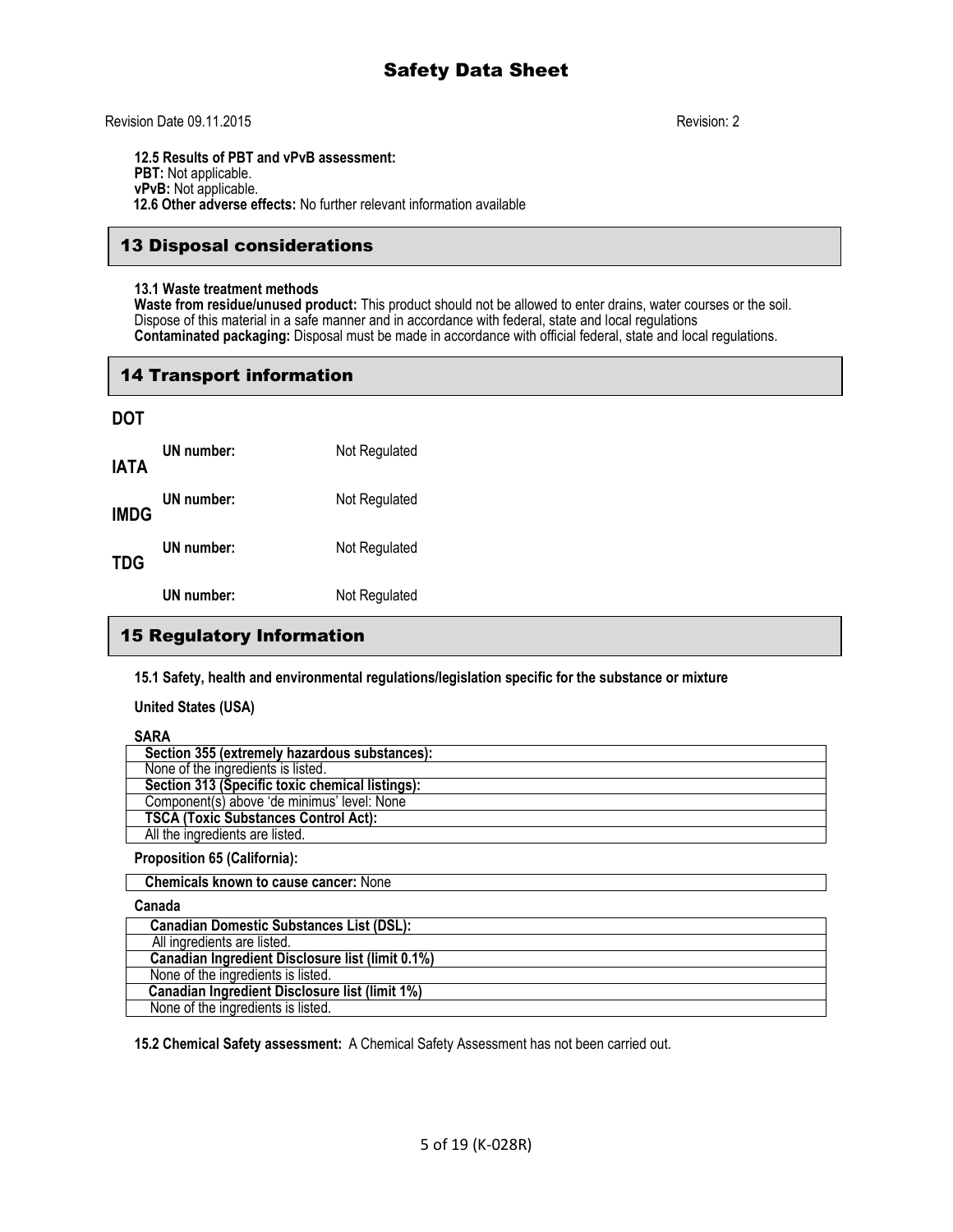## 16 Other information

This information is based on our present knowledge. However, this shall not constitute a guarantee for any specific product features and shall not establish a legally valid contractual relationship.

#### **Abbreviation and acronyms:**

ADR: European Agreement concerning the International Carriage of Dangerous Goods by Road IMDG: International Maritime Code for Dangerous Goods DOT: US Department of Transportation IATA: International Air Transport Association GHS: Globally Harmonized System of Classification and Labelling of Chemicals ACGIH: American Conference of Governmental Industrial Hygienist. EINECS: European Inventory of Existing Commercial Chemical Substances ELINCS: European List of Notified Chemical Substance CAS: Chemical Abstracts Service (division of the American Chemical Society) HMIS: Hazardous Materials Identification System (USA) WHMIS: Workplace Hazardous Materials Information System (Canada)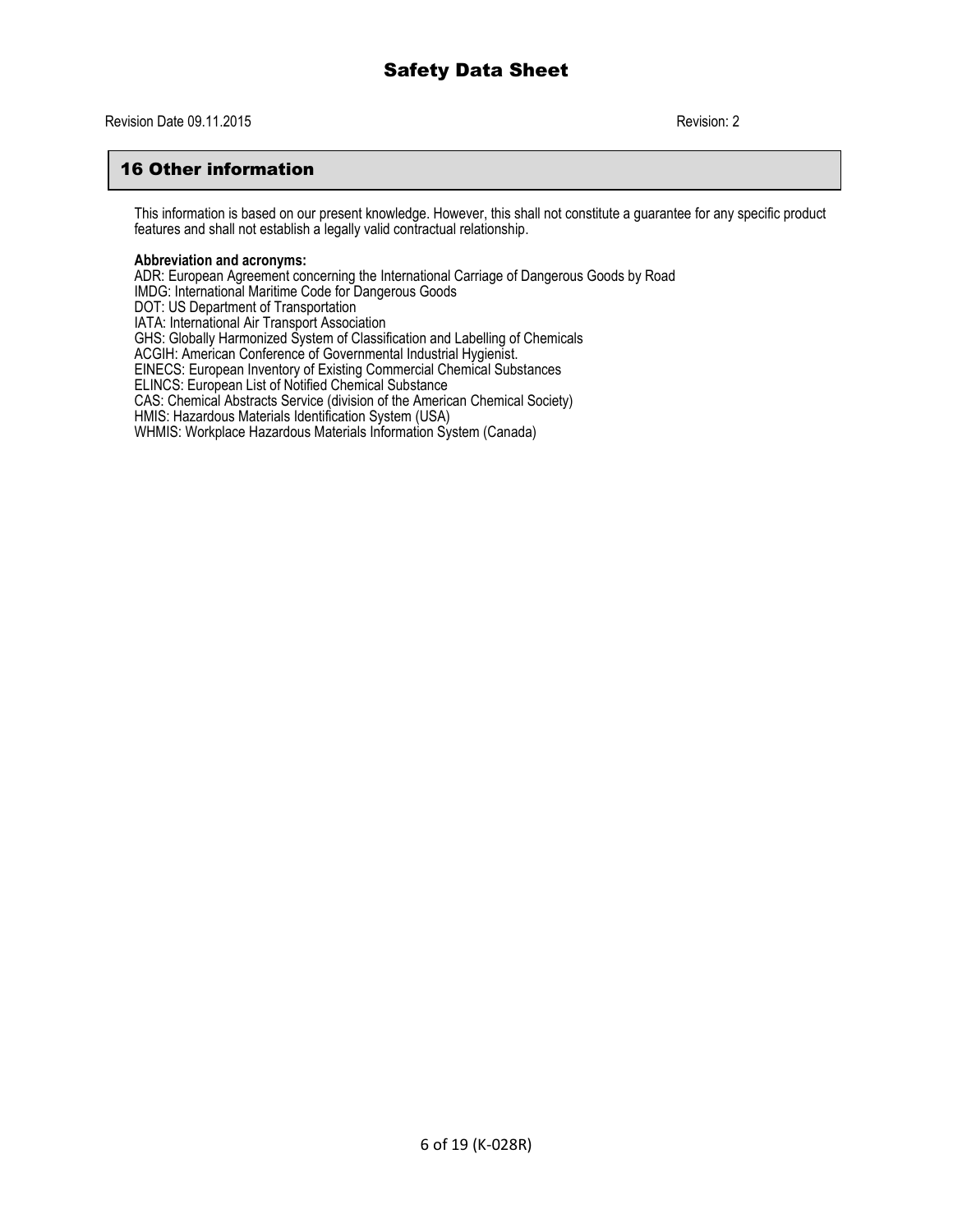#### Revision Date 09.17.2015 Revision: 2

## 1 Identification of the substance/mixture and the company/undertaking

**1.1 Product identifier Trade name: Deep Pour Hardener**

**1.2 Application of the substance / the mixture: Epoxy grout**

**1.3 Details of the supplier of the Safety Data Sheet Manufacturer/Supplier:**



Copps Industries, Inc. 10600 N. Industrial Drive Mequon, WI 53092 Phone: (262) 238-1700

**1.4 Emergency telephone number:** ChemTel Inc. (800) 255-3924, +1 (813) 248-0585

## 2 Hazards identification

#### **2.1 GHS Classification of the substance or mixture**

Acute Toxicity – Oral; Category 4 Acute Toxicity – Dermal; Category 4 Skin Corrosion; Category 1B Serious Eye Damage; Category 1 Skin Sensitization; Category 1 Reproductive Toxicity; Category 2 Specific Target Organ Toxicity – single exposure; Category 3 Aquatic Hazard (Acute) – Category 3

### **2.2 GHS Label elements**

**Hazard pictograms/symbols**



**Signal word:** Danger

#### **Hazard statements:**

H302+H312: Harmful if swallowed or in contact with skin.

H314: Causes severe skin burns and eye damage.

H317: May cause an allergic skin reaction.

H318: Causes serious eye damage.

H335: May cause respiratory irritation.

H361: Suspected of damaging fertility or the unborn child.

H402: Harmful to aquatic life.

#### **Precautionary statements:**

P201:Obtain special instructions before use.

P260:Do not breath dust/fume/gas/mist/vapours/spray.

P264:Wash hands thoroughly after handling.

P271: Use only outdoors or in a well-ventilated area.

P280:Wear protective gloves/protective clothing/eye protection/face protection.

P281:Use personal protective equipment as required

P301+P330+P331 :IF SWALLOWED: rinse mouth. Do NOT induce vomiting.

P304+340: IF INHALED: Remove person to fresh air and keep comfortable for breathing.

P305+P351+P338 :IF IN EYES: Rinse cautiously with water for several minutes. Remove contact lenses, if present and easy to do. Continue rinsing.

P310 :Immediately call a POISON CENTRE or doctor/physician.

P403+P233: Store in a well-ventilated place. Keep container tightly closed.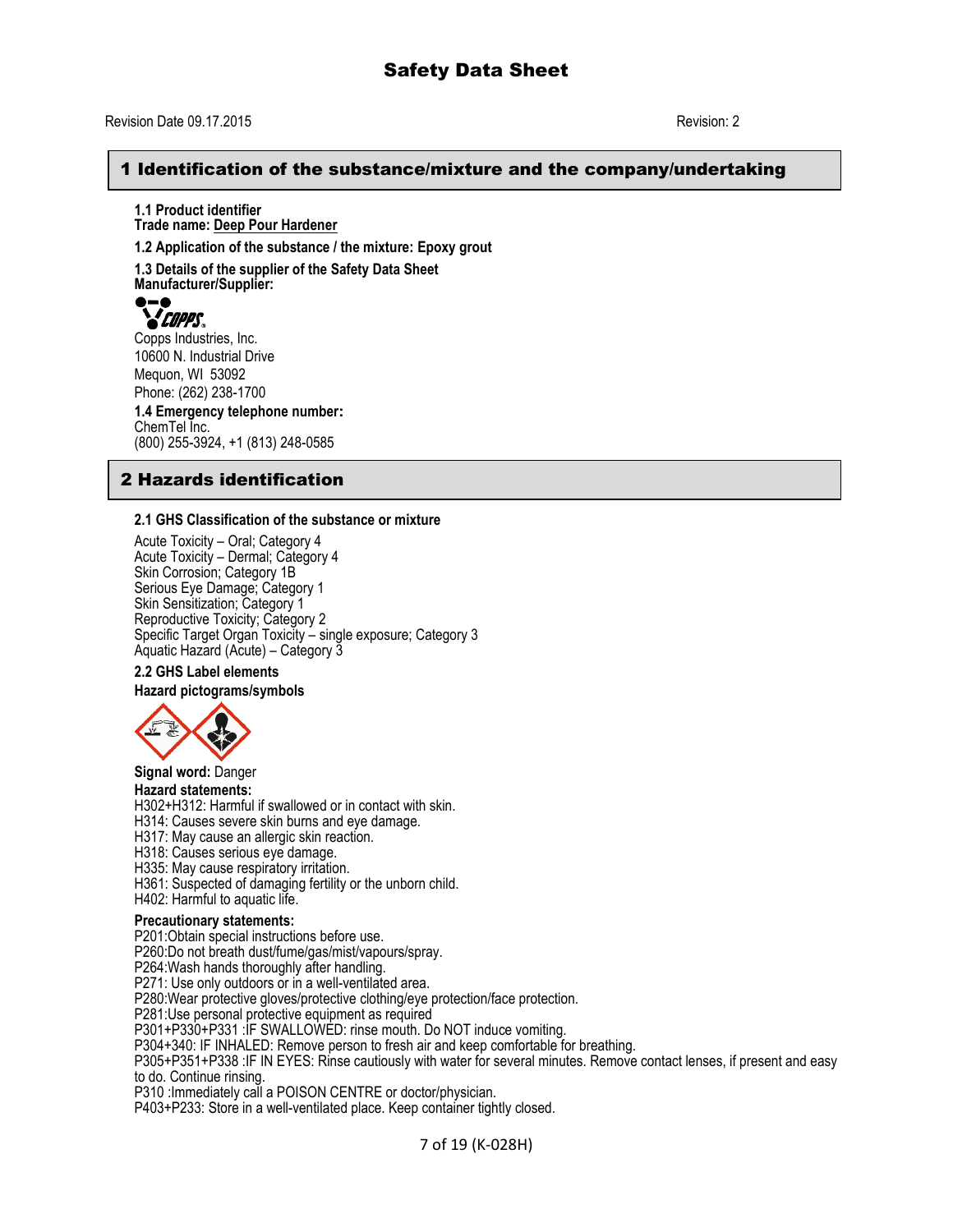Revision Date 09.17.2015 Revision: 2

#### **Additional information:**

This product contains a component that is toxic by inhalation when aerosolized or sprayed. Please refer to Sections 11 for toxicity information. If product is not being aerosolized or sprayed, the inhalation toxicity may not be applicable.

### **HMIS Rating:**

| Health:          |  |
|------------------|--|
| Flammability:    |  |
| Physical Hazard: |  |

## 3 Composition/information on ingredients

#### **3.2 Mixture**

**Description:** Mixture of substances listed below with potential nonhazardous additions.

| Dangerous components: |                                       |            |
|-----------------------|---------------------------------------|------------|
| <b>Trade Secret</b>   | Aliphatic amine adduct                | 50-70%     |
| I CAS: 112-24-3       | Triethylenetetramine                  | $10 - 25%$ |
| CAS: 111-40-0         | Diethylenetriamine                    | $10 - 25%$ |
| CAS: 80-05-7          | Phenol, 4,4'-(1-methylethylidene)bis- | 5-15%      |
| Trade Secret          | Polyetheramine                        | $10\%$     |

In conformity with 29CFR 1910.1200(i) the specific chemical identity may be withheld as Trade Secret, while all health/safety properties and effects are included in the SDS.

## 4 First aid measures

#### **4.1 Description of first aid measures**

**General information:** Seek medical advice. If breathing has stopped or is labored, give assisted respirations. Supplemental oxygen may be indicated. If the heart has stopped, trained personnel should begin cardiopulmonary resuscitation immediately

**After inhalation:** Supply fresh air**;** consult doctor in case of complaints.

**After skin contact:** Immediately remove contaminated clothing, and any extraneous chemical, if possible to do so without delay. Take off contaminated clothing and shoes immediately.

**After eye contact:** Rinse immediately with plenty of water for at least 15 minutes. If symptoms persist, consult a doctor**. After ingestion:** Never give anything by mouth to an unconscious person. Prevent aspiration of vomit. Turn victim's head to the side. Do not Induce vomiting; call for medical help immediately.

**4.2 Most important symptoms and effects, both acute and delayed:** Repeated and/or prolonged exposures to low concentrations of vapors or aerosols may cause: sore throat, asthma, eye disease, kidney disorders, liver disorders, skin disorders and allergies.

**4.3 Indication of any immediate medical attention and special treatment needed:** Contains Phenol, 4,4'-(1 methylethylidene)bis-. May cause an allergic reaction.

## 5 Firefighting measures

#### **5.1 Extinguishing media**

**Suitable extinguishing agents:** Foam. Fire-extinguishing powder. Carbon dioxide.

**5.2 Specific hazards arising from the substance or mixture:** May generate ammonia gas. May generate toxic nitrogen oxide gases. Burning produces noxious and toxic fumes. Downwind personnel must be evacuated.

### **5.3 Advice for the firefighters**

**Protective equipment:** Wear self-contained respiratory protective device. Wear fully protective suit.

**Additional information:** Cool endangered receptacles with water fog or haze. Eliminate all ignition sources if safe to do so.

### 6 Accidental release measures

 **6.1 Personal precautions, protective equipment and emergency procedures:** Use respiratory protective device against the effects of fumes/dust/aerosol. Wear protective equipment. Keep unprotected persons away. Ensure adequate ventilation. Keep away from ignition sources.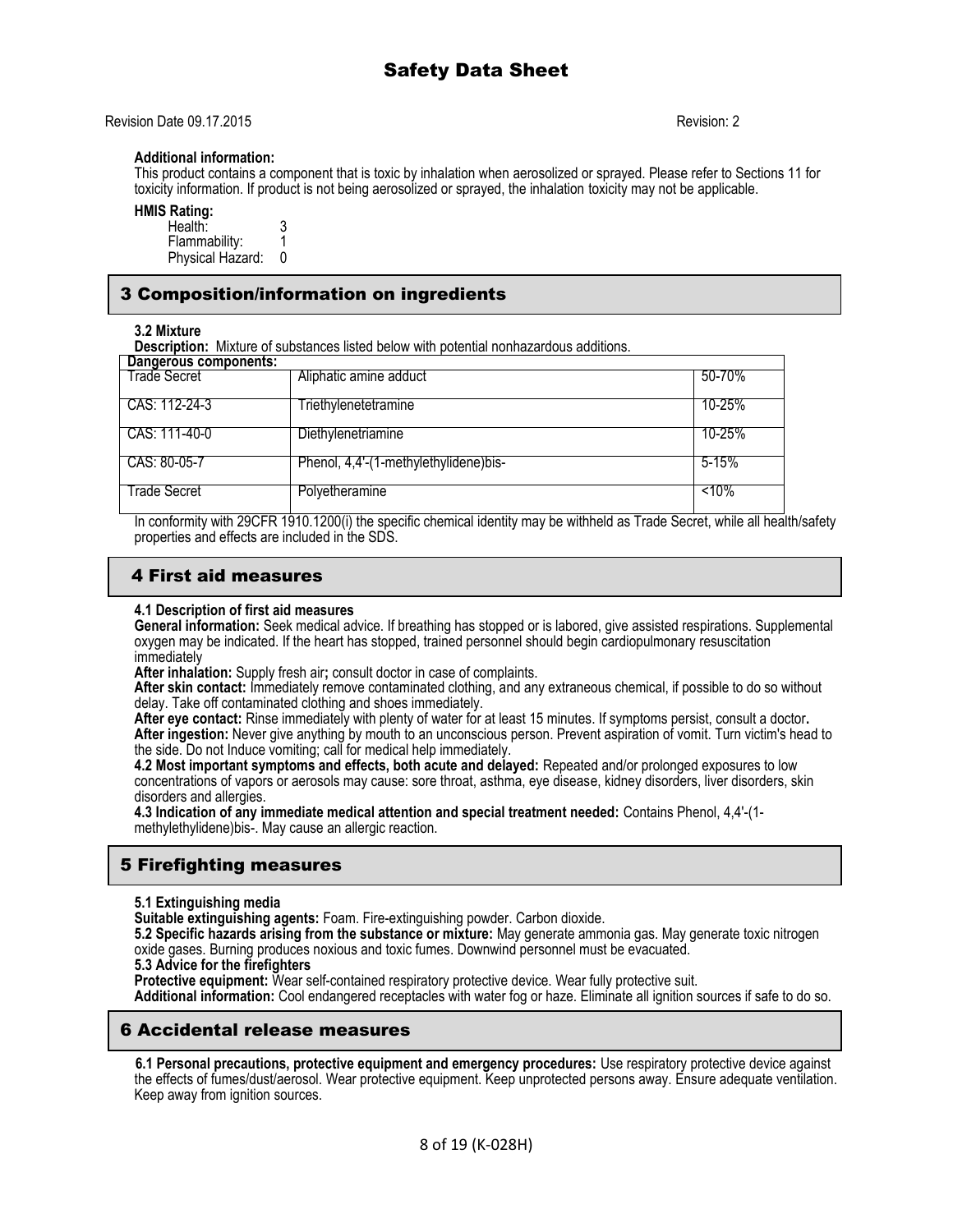Revision Date 09.17.2015 Revision: 2

**6.2 Environmental precautions:** Do not allow to enter sewers/surface or ground water. Inform respective authorities in case of seepage into water course or sewage system. Prevent from spreading (e.g. by damming–in or oil barriers). **6.3 Methods and material for containment and cleaning up:** Send for recovery or disposal in suitable receptacles. Dispose contaminated material as waste according to item 13. Ensure adequate ventilation.

## 7 Handling and storage

**7.1 Precautions for safe handling:** Use only in well-ventilated areas. Store in cool, dry place in tightly closed receptacles (60-80ºF recommended).

**7.2 Conditions for safe storage, including any incompatibilities:** Use only receptacles specifically permitted for this substance/product. Avoid storage near extreme heat, ignition sources or open flame.

**Further Information about storage conditions:** Keep container tightly sealed. Store in an area with adequate ventilation.

## 8 Exposure controls/personal protection

#### **8.1 Control parameters**

#### **Exposure Limits:**

| Triethvlenetetramine | Time Weighted Average (TWA): WEEL                 | ppm   | $6 \text{ mg/m}$ |
|----------------------|---------------------------------------------------|-------|------------------|
| Diethylenetriamine   | Time Weighted Average (TWA): ACGIH                | ppm   |                  |
| Diethylenetriamine   | Recommended Exposure Limit (REL): NIOSH           | ppm   | $4 \text{ mg/m}$ |
| Diethylenetriamine   | Time Weighted Average (TWA):OSHA Z1A              | ppm   | $4 \text{ mg/m}$ |
| Diethylenetriamine   | Time Weighted Average (TWA): Permissible Exposure | 1 ppm | $4 \text{ mg/m}$ |
|                      | Limit (PEL): US CA OEL                            |       |                  |
| Diethylenetriamine   | Time Weighted Average (TWA): TN OEL               | ppm   | $4 \text{ mg/m}$ |

**8.2 Engineering controls** Provide readily accessible eye wash stations and safety showers. Provide ventilation adequate to ensure concentrations are minimized.

#### **8.3 Personal protective equipment**

**General protective and hygienic measures:** Keep away from foodstuffs, beverages and feed. Immediately remove all soiled and contaminated clothing. Wash hands before breaks and at the end of work. Do not inhale gases / fumes / aerosols. Avoid contact with the eyes and skin.

**Respiratory protection:** Not required under normal conditions of use. Use suitable respiratory protective device in case of insufficient ventilation. For spills, respiratory protection may be advisable. Use respiratory protection when grinding or cutting material.

**Hand protection:** Protective, impervious gloves. (Neoprene, Butyl-rubber, Nitrile rubber) The glove material has to be impermeable and resistant to the product  $\tilde{I}$  the substance/ the preparation. Selection of the glove material on consideration of the penetration times, rates of diffusion and the degradation.

**Eye protection:** Face shield with safety glasses or goggles underneath.Contact lenses should not be worn.

#### **Skin and Body protection:**

Protective work clothing.

Where potential exposure warrants, rubber or plastic boots and chemically resistant protective suit.

## 9 Physical and chemical properties

| 9.1 Information on basic physical and chemical properties<br><b>General Information</b> |                   |
|-----------------------------------------------------------------------------------------|-------------------|
| Appearance<br>Form:<br>Colour:                                                          | Liquid<br>Blue    |
| Odour:                                                                                  | Amine             |
| Odour threshold:                                                                        | No data available |
| pH:                                                                                     | Alkaline          |
| Melting point/range:                                                                    | No data available |
| Boiling point/range:                                                                    | >392 °F / >200 °C |
| Flash point:                                                                            | >212 °F / >100 °C |
| <b>Evaporation rate:</b>                                                                | No data available |
| Flammability (solid, gaseous):                                                          | Not applicable    |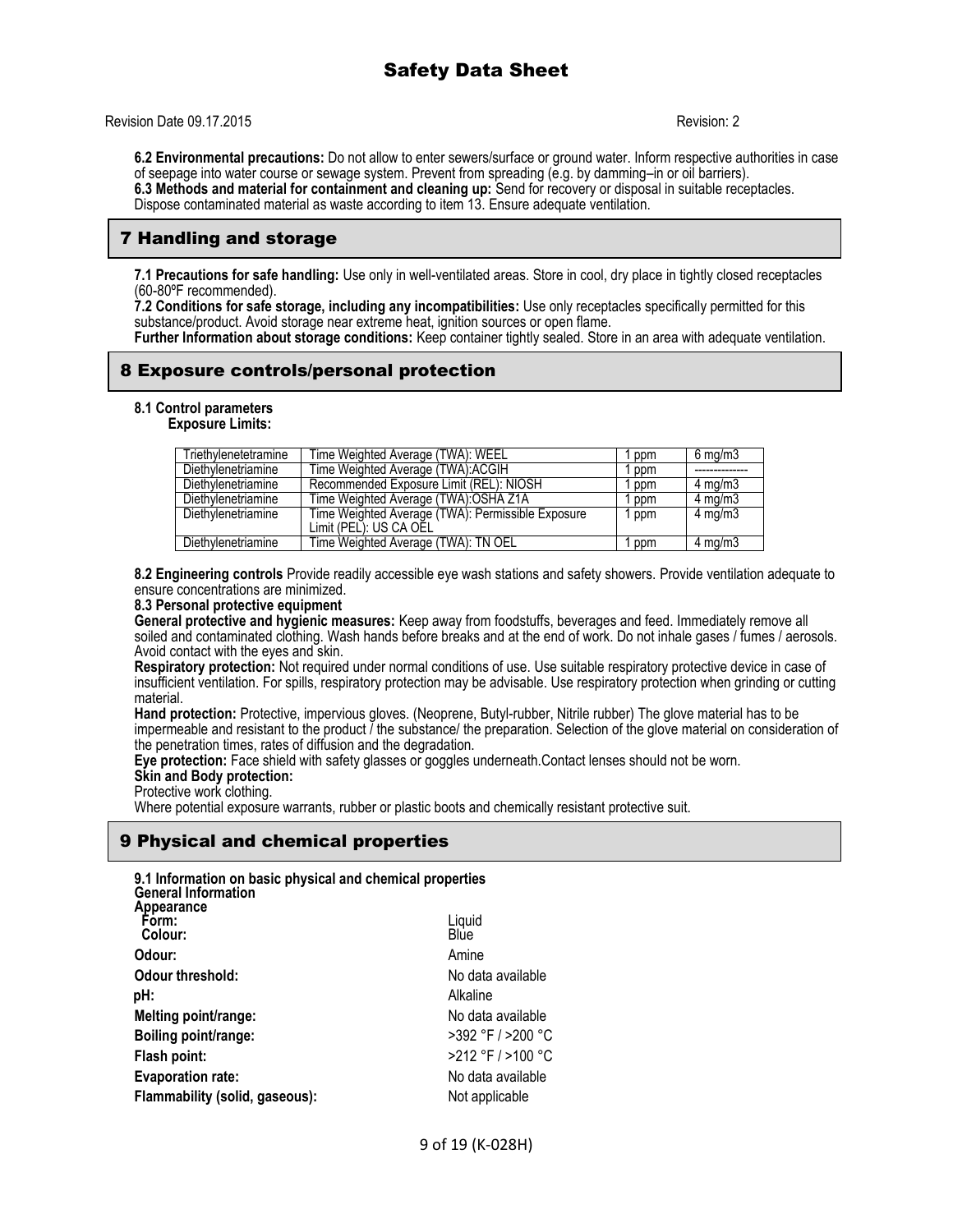Revision Date 09.17.2015 Revision: 2

| Upper/lower flammability or explosive limit: | Not applicable                    |
|----------------------------------------------|-----------------------------------|
| Vapor pressure:                              | No data available                 |
| Vapor density:                               | No data available                 |
| Relative Density at 20°C:                    | $1.00$ g/cm <sup>3</sup>          |
| Solubility in / Miscibility with<br>Water:   | Not miscible or difficult to mix. |
| Partition coefficient (n-octanol/water):     | No data available                 |
| Auto/Self-ignition temperature:              | No data available                 |
| Decomposition temperature:                   | No data available                 |
| <b>Viscosity</b>                             | $200 - 400$ cps                   |

## 10 Stability and reactivity

**10.1 Reactivity**

**10.2 Chemical stability**

**Thermal decomposition / conditions to be avoided:** No decomposition if used and stored according to specifications. **10.3 Possibility of hazardous reactions:** Reacts with strong alkali, Exothermic polymerization, Reacts with strong acids and oxidizing agents, Reacts with catalysts.

**10.4 Conditions to avoid:** Avoid contact with strong oxidizing agents, excessive heat or flames.

 **10.5 Incompatible materials:** Strong acids, bases and oxidizing agents.

**10.6 Hazardous decomposition products:** Nitric acid, Ammonia, Nitrogen oxides (NOx), Nitrogen oxide can react with water vapors to form corrosive nitric acid, Carbon monoxide, Carbon dioxide (CO2), Aldehydes, Flammable hydrocarbon fragments.

## 11 Toxicological information

#### **11.1 Information on likely routes of exposure:**

| Skin contact: | <b>TI.I MOTHQUOTI ON MAGIV TOULES OF EXPOSURE.</b><br>Harmful in contact with skin. Causes skin burns.                                                                                                                                                                                                                                                                                                                                                                                       |
|---------------|----------------------------------------------------------------------------------------------------------------------------------------------------------------------------------------------------------------------------------------------------------------------------------------------------------------------------------------------------------------------------------------------------------------------------------------------------------------------------------------------|
| Eye contact:  | Causes eye burns.                                                                                                                                                                                                                                                                                                                                                                                                                                                                            |
| Ingestion:    | Harmful if swallowed. If ingested, severe burns of the mouth and throat, as well as a danger of<br>perforation of the esophagus and the stomach.                                                                                                                                                                                                                                                                                                                                             |
| Inhalation:   | This product contains a component that is toxic by inhalation when aerosolized or sprayed. If product<br>is not being aerosolized or sprayed, the inhalation toxicity may not be applicable. Inhalation of vapors<br>and/or aerosols in high concentration may cause irritation of respiratory system. Inhalation of aerosol<br>may cause irritation to the upper respiratory tract. May cause nose, throat, and lung irritation. Can<br>cause severe eye, skin and respiratory tract burns. |
|               | 2. Cumptome related to place la phonoide and textes legislated aboratoriation. Departed and/or prolonged evening                                                                                                                                                                                                                                                                                                                                                                             |

**11.2 Symptoms related to physical, chemical and toxicological characteristics:** Repeated and/or prolonged exposures to low concentrations of vapors or aerosols may cause: sore throat, asthma, eye disease, kidney disorders, liver disorders, skin disorders and allergies.

**11.3 Delayed and immediate effects as well as chronic effects from short and long-term exposure:** This product contains no listed carcinogens according to IARC, ACGIH, NTP and/or OSHA in concentrations of 0.1 percent or greater. May cause allergic skin reaction. This product may cause adverse reproductive effects. Asthma, Eye disease, Kidney disorders, Liver disorders, Skin disorders and Allergies.

#### **11.4 Numerical measures of toxicity:** No data is available for full mixture**.**

| Diethylenetriamine                        | CAS 111-40-0  | Oral LD50   | 1080 mg/kg (rat)     |
|-------------------------------------------|---------------|-------------|----------------------|
|                                           |               | Dermal LD50 | 1090 mg/kg (rabbit)  |
| Phenol, 4,4'-(1-<br>methylethylidene)bis- | CAS 80-05-7   | Oral LD50   | 3250 mg/kg (rat)     |
|                                           |               | Dermal LD50 | 3000 mg/kg (rabbit)  |
| Polyetheramine                            | CAS 9046-10-0 | Oral LD50   | $>2800$ mg/kg (rat)  |
|                                           |               | Dermal LD50 | >2800 mg/kg (rabbit) |

## 12 Ecological information

- **12.1 Aquatic toxicity:** No data available on the product itself.
- **12.2 Persistence and degradability:** No data available on the product itself.
- **12.3 Bioaccumulative potential:** No data available on the product itself.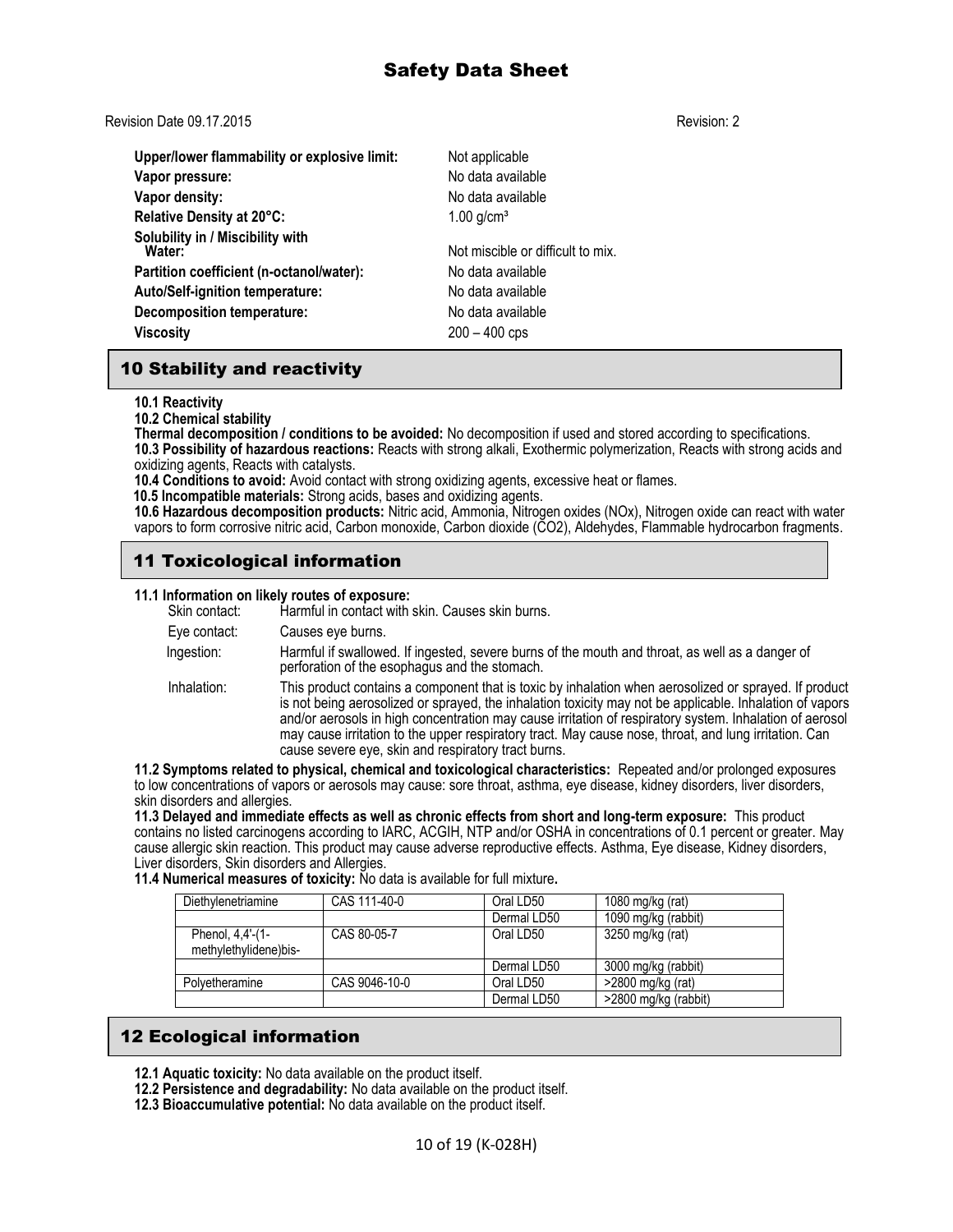#### Revision Date 09.17.2015 Revision: 2

**12.4 Mobility in soil:** No data available.

 **12.5 Other adverse effects:** No further relevant information available

## 13 Disposal considerations

## **13.1 Waste treatment methods**

## **Waste from residue/unused product:**

This product should not be allowed to enter drains, water courses or the soil. Dispose of this material in a safe manner and in accordance with federal, state and local regulations

# **Contaminated packaging:**

Disposal must be made in accordance with official federal, state and local regulations.

## 14 Transport information

## **DOT**

| IATA | UN number:<br><b>Proper Shipping Name:</b><br><b>Hazard Class:</b><br><b>Packing Group:</b><br>Labels(s):<br><b>Marine Pollutant:</b> | UN2735<br>AMINES, LIQUID, CORROSIVE, N.O.S. (Diethylenetriamine, Polyetheramine)<br>8<br>8<br>No        |
|------|---------------------------------------------------------------------------------------------------------------------------------------|---------------------------------------------------------------------------------------------------------|
| IMDG | UN number:<br><b>Proper Shipping Name:</b><br><b>Hazard Class:</b><br><b>Packing Group:</b><br>Labels(s):<br><b>Marine Pollutant:</b> | UN2735<br>AMINES, LIQUID, CORROSIVE, N.O.S. (Diethylenetriamine, Polyetheramine)<br>8<br>8<br>No        |
| TDG  | UN number:<br><b>Proper Shipping Name:</b><br><b>Hazard Class:</b><br><b>Packing Group:</b><br>Labels(s):<br><b>Marine Pollutant:</b> | UN2735<br>AMINES, LIQUID, CORROSIVE, N.O.S. (Diethylenetriamine, Polyetheramine)<br>8<br>8<br>No        |
|      | UN number:<br><b>Proper Shipping Name:</b><br><b>Hazard Class:</b><br><b>Packing Group:</b><br>Labels(s):<br>Marine Pollutant:        | <b>UN2735</b><br>AMINES, LIQUID, CORROSIVE, N.O.S. (Diethylenetriamine, Polyetheramine)<br>8<br>8<br>No |

## 15 Regulatory Information

#### **15.1 Safety, health and environmental regulations/legislation specific for the substance or mixture**

Toxic Substance Control Act (TSCA) 12(b) Component(s): None.

| Country            | Regulatory list | Notification                    |
|--------------------|-----------------|---------------------------------|
| USA                | TSCA            | Included on Inventory.          |
| EU.                | <b>EINECS</b>   | Included on EINECS inventory or |
|                    |                 | polymer substance, monomers     |
|                    |                 | included on EINECS inventory or |
|                    |                 | no longer polymer.              |
| Canada             | DSL             | Included on Inventory.          |
| Australia          | <b>AICS</b>     | Included on Inventory.          |
| Japan              | <b>ENCS</b>     | Included on Inventory.          |
| South Korea        | ECL             | Included on Inventory.          |
| China              | SEPA            | Included on Inventory.          |
| <b>Philippines</b> | <b>PICCS</b>    | Included on Inventory.          |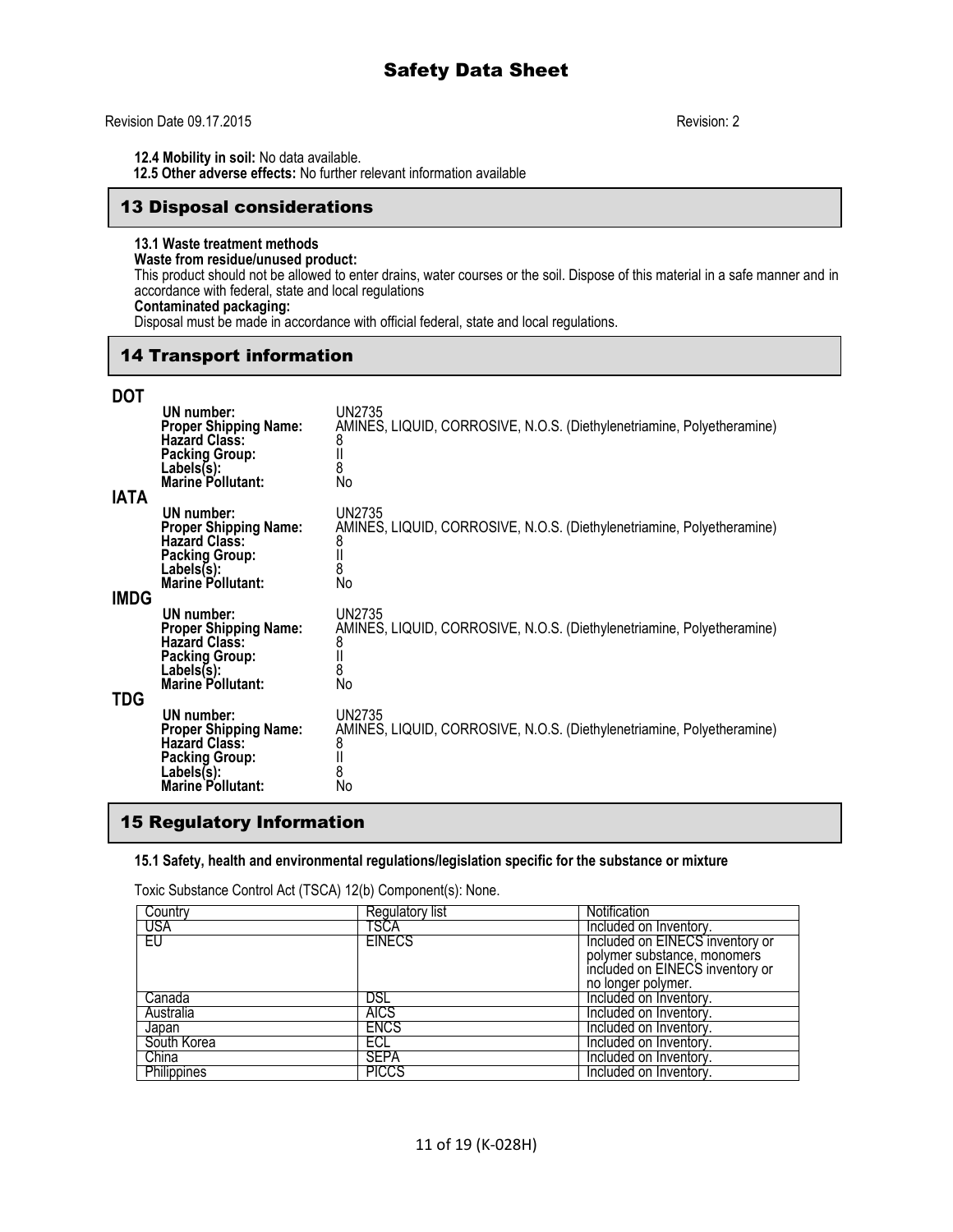Revision Date 09.17.2015 Revision: 2

**SARA**

| .                                                                             |
|-------------------------------------------------------------------------------|
| Section 355 (extremely hazardous substances):                                 |
| None of the ingredients is listed.                                            |
| Section 313 (Specific toxic chemical listings):                               |
| Component(s) above 'de minimus' level: Phenol, 4,4'-(1-methylethylidene) bis- |
| <b>TSCA (Toxic Substances Control Act):</b>                                   |
| All the ingredients are listed.                                               |
|                                                                               |

**Proposition 65 (California): Chemicals known to cause cancer:** None

**15.2 Chemical Safety assessment:** A Chemical Safety Assessment has not been carried out.

## 16 Other information

This information is based on our present knowledge. However, this shall not constitute a guarantee for any specific product features and shall not establish a legally valid contractual relationship.

#### **Abbreviation and acronyms:**

ADR: European Agreement concerning the International Carriage of Dangerous Goods by Road

IMDG: International Maritime Code for Dangerous Goods

DOT: US Department of Transportation

IATA: International Air Transport Association

GHS: Globally Harmonized System of Classification and Labeling of Chemicals

ACGIH: American Conference of Governmental Industrial Hygienist.

EINECS: European Inventory of Existing Commercial Chemical Substances

ELINCS: European List of Notified Chemical Substance

CAS: Chemical Abstracts Service (division of the American Chemical Society)

HMIS: Hazardous Materials Identification System (USA)

WHMIS: Workplace Hazardous Materials Information System (Canada)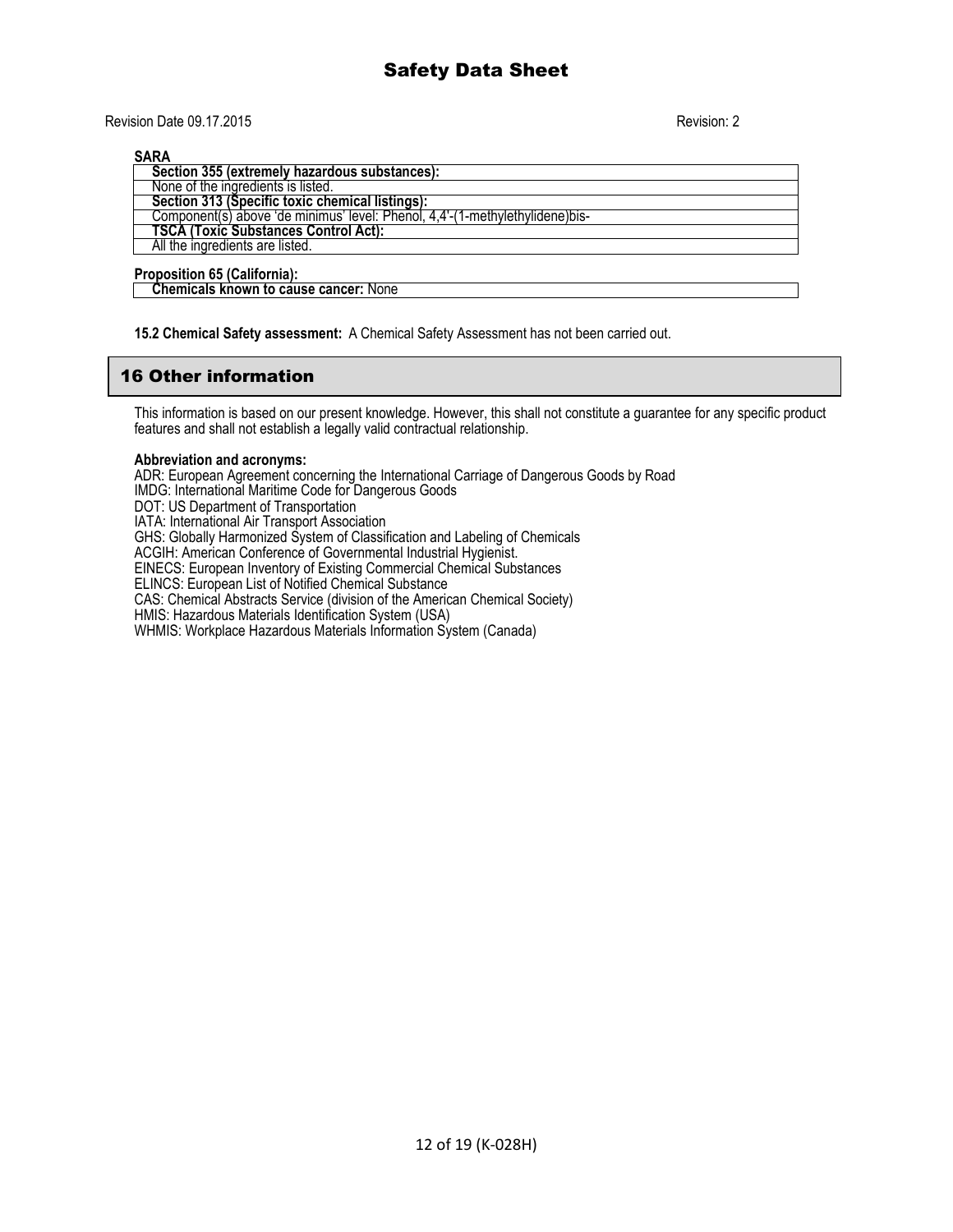## 1 Identification of the substance/mixture and the company/undertaking

**1.1 Product identifier Trade name: Deep Pour Aggregate Blend**

**1.2 Application of the substance / the mixture: Epoxy Aggregate Filler**

**1.3 Details of the supplier of the Safety Data Sheet**

**Manufacturer/Supplier:**  $\bullet$  –  $\bullet$ *COPPS* 

Copps Industries, Inc. 10600 N. Industrial Drive Mequon, WI 53092 Phone: (262) 238-1700

**1.4 Emergency telephone number:** ChemTel Inc. (800) 255-3924, +1 (813) 248-0585

## 2 Hazards identification

#### **2.1 GHS Classification of the substance or mixture**

Category 1A Carcinogen Category 1 Specific Target Organ Toxicity (STOT) following repeated exposures Category 2B Eye Irritation

#### **2.2 GHS Label elements**

#### **Hazard pictograms/symbols**



**Signal word:** Danger

#### **Hazard statements:**

H320: Causes eye irritation

H372: Causes damage to lungs, kidneys and autoimmune system through prolonged or repeated exposure by inhalation.

H350: May cause cancer by inhalation

#### **Precautionary Statements:**

P202: Do not handle until all safety precautions have been read and understood.

P260: Do not breathe dust.

P264: Wash hands thoroughly after handling.

P270: Do not eat, drink or smoke when using this product.

P281: Use personal protective equipment as required.

P305+P351+P338 :IF IN EYES: Rinse cautiously with water for several minutes. Remove contact lenses, if present and easy to do. Continue rinsing.

P308+P313 :IF exposed or concerned: Get medical advice/attention.

#### **Additional information:**

Avoid creating dust when handling, using or storing. Use with adequate ventilation to keep exposure below recommended exposure limits.

Wear eye protection and respiratory protection following this SDS, NIOSH guidelines and other applicable regulations. Dispose of contents/container in accordance with local, regional, national or international regulations

Please refer to Section 11 for details of specific health effects of crystalline silica.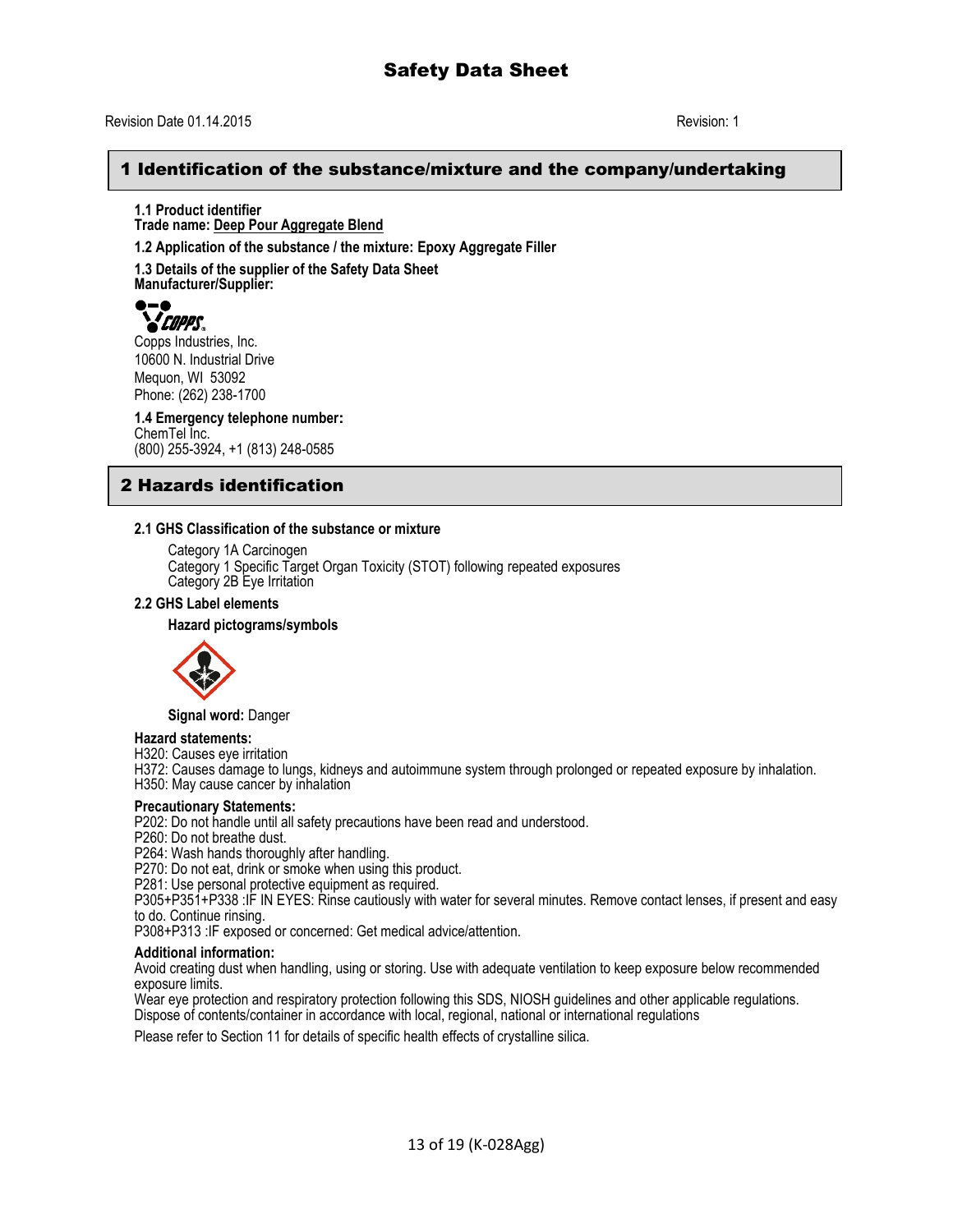## 3 Composition/information on ingredients

#### **3.2 Mixture**

**Description:** Substance listed below with potential nonhazardous additions.

| Dangerous components: |       |
|-----------------------|-------|
| CAS: 14808-60-7       | Silic |

a. Quartz. SiO2 50-100%

## 4 First aid measures

#### **4.1 Description of first aid measures**

**After inhalation:** If gross inhalation of silica occurs, remove the person to fresh air, perform artificial respiration as needed and obtain medical attention as needed.

**After skin contact:** If abrasion occurs wash with soap and water and seek medical attention if irritation persists or develops later.

**After eye contact:** Immediately wash the eye with plenty of water for at least 15 minutes, while holding eyelid(s) open. If irritation persists, seek medical attention.

**After ingestion:** If gastrointestinal discomfort occurs, give a large quantity of water. Never attempt to make an unconscious person drink or vomit. Seek medical attention.

**4.2 Most important symptoms and effects, both acute and delayed:** There are generally no signs or symptoms of exposure to crystalline silica (quartz). Often, chronic silicosis has no symptoms. The symptoms of chronic silicosis, if present, are shortness of breath, wheezing, cough and sputum production. The symptoms of acute silicosis which can occur with exposures to very high concentrations of respirable crystalline silica over a very short time period, sometimes as short as 6 months, are the same as those associated with chronic silicosis; additionally, weight loss and fever may also occur. The symptoms of scleroderma, an autoimmune disease, include thickening and stiffness of the skin, particularly in the fingers, shortness of breath, difficulty swallowing and joint problems.

**4.3 Indication of any immediate medical attention and special treatment needed:** No information.

## 5 Firefighting measures

**5.1 Extinguishing Media:** Compatible with all media; use the medium appropriate to the surrounding fire. **Unusual Fire and Explosion Habits:** None known. **Special Fire Fighting Procedures:** None known.

 **Hazardous Combustion Products:** None known.

### 6 Accidental release measures

Wear appropriate personal protective equipment. Ensure appropriate respirators are worn during and following clean up or whenever airborne dust is present to ensure worker exposures remain below occupational exposure limits (Refer to Section 8). Follow respiratory protection selection guidelines as described in Section 8 of this document.

Collect the material using a method that does not produce dust such as a High-Efficiency Particulate Air (HEPA) vacuum or thoroughly wetting down the silica-containing dust before cleaning up. Place the silica-containing dust in a covered container appropriate for disposal. Dispose of the silica-containing dust according to federal, state and local regulations.

This product is not subject to the reporting requirements of Title III of SARA, 1986, and 40 CFR 372.

## 7 Handling and storage

Do not breathe dust, which may be created during the handling of this product. Do not rely on vision to determine whether respirable silica is present in the air, as it may be present without a visible cloud. Use good housekeeping procedures to prevent the accumulation of silica dust in the workplace. Avoid the creation of respirable dust.

Use adequate ventilation and dust collection equipment. Ensure that the dust collection system is adequate to reduce airborne dust levels to below the appropriate occupational exposure limits. If the airborne dust levels are above the appropriate occupational exposure limits, use respiratory protection during the establishment of engineering controls. Refer to Section 8 - Exposure Controls/Personal Protection for further information.

In accordance with OSHA's Hazard Communication Standard (29 CFR 1910.1200, 1915.99, 1917.28, 1918.90, 1926.59, 1928.21), state, and/or local right-to-know laws and regulations, familiarize your employees with this SDS and the information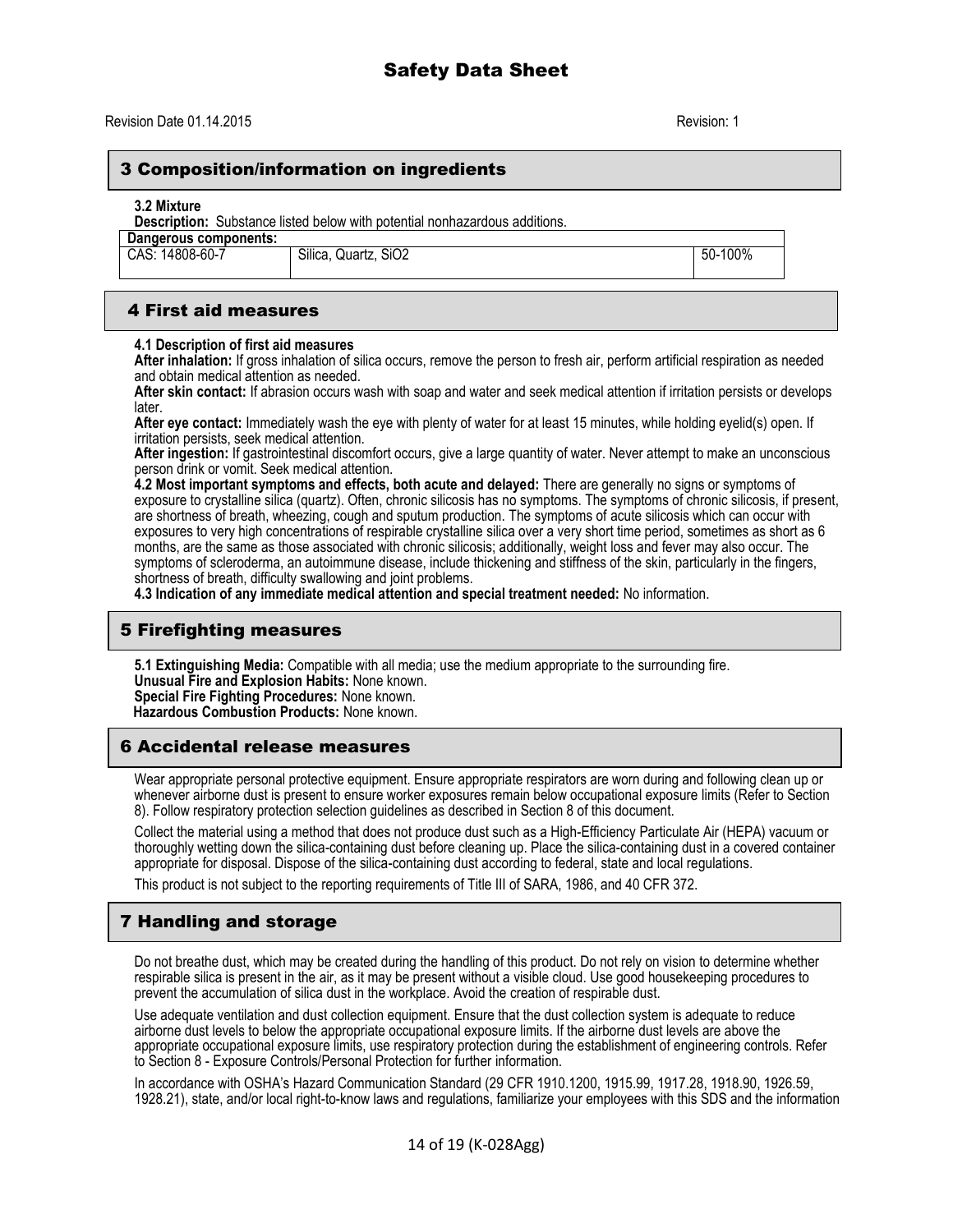#### Revision Date 01.14.2015 **Revision: 1**

contained herein. Warn your employees, your customers and other third parties (in case of resale or distribution to others) of the potential health risks associated with the use of this product and train them in the appropriate use of personal protective equipment and engineering controls, which will reduce their risks of exposure.

See also ASTM International standard practice E 1132-06, "Standard Practice for Health Requirements Relating to Occupational Exposure to Respirable Crystalline Silica."

## 8 Exposure controls/personal protection

#### **8.1 Control parameters**

**Exposure Limits:**

Occupational Exposure Limits (respirable fraction) in air for dust containing crystalline silica (quartz):

| <b>Standard</b>                                    | <b>Exposure Limit</b>  |
|----------------------------------------------------|------------------------|
| MSHA/OSHA PEL*                                     | 10 mg/m $3\%$ SiO2+2   |
| (8-Hour Time-Weighted Average)                     |                        |
| ACGIH TI V <sup>**</sup>                           | $0.025 \text{ mg/m}$ 3 |
| (8-Hour Time-Weighted Average)                     |                        |
| NIOSH REL**                                        | $0.05 \text{ mg/m}$    |
| (10-Hour Time-Weighted Average, 40-hour work week) |                        |

\* The OSHA/MSHA PEL for dust containing crystalline silica (quartz) is based on the silica content of the respirable dust sample. The OSHA/MSHA PEL for crystalline silica as tridymite and cristobalite is one-half the PEL for crystalline silica (quartz).

\*\* The ACGIH and NIOSH limits are for crystalline silica (quartz), independent of the dust concentration.

The ACGIH TLV for crystalline silica as cristobalite is equal to the TLV for crystalline silica as quartz. In 2005, ACGIH withdrew the TLV for crystalline silica as tridymite. Refer to Section 10 for thermal stability information for crystalline silica (quartz).

Occupational Exposure Limits in air for inert/nuisance dust:

| <b>Standard</b>                        | <b>Respirable Dust</b> | <b>Total Dust</b>  |
|----------------------------------------|------------------------|--------------------|
| MSHA/OSHA PEL                          | $5 \text{ mg/m}$       | $15 \text{ mg/m}$  |
| (as Inert or Nuisance Dust)            |                        |                    |
| <b>ACGIH TLV</b>                       | $3 \text{ mg/m}$       | $*10 \text{ mg/m}$ |
| (as Particles Not Otherwise Specified) |                        |                    |

Note: The limits for Inert Dust are provided as guidelines. Nuisance dust is limited to particulates not known to cause systemic injury or illness.

\* The TLV provided is for inhalable particles not otherwise specified.

California Inhalation Reference Exposure Limit (REL): The California chronic REL for respirable crystalline silica (quartz, cristobalite, tridymite) is 3 ug/m3. [Dated December 18, 2008] A chronic REL is an airborne level of a chemical at or below which no adverse health effects are anticipated in individuals indefinitely exposed to that level. [Dated 2/10/05]

**8.2 Engineering controls** Ventilation: Use local exhaust, general ventilation or natural ventilation adequate to maintain exposures below appropriate exposure limits. Other control measures: Respirable dust and quartz levels should be monitored regularly. Dust and quartz levels in excess of appropriate exposure limits should be reduced by all feasible engineering controls, including (but not limited to) dust suppression (wetting), ventilation, process enclosure, and enclosed employee work stations..

#### **8.3 Personal protective equipment**

**Respiratory protection:** Consult with OSHA regulations, Canadian CCOHS, NIOSH recommendations and other applicable regulatory agencies to determine the appropriate respiratory protection to be worn during use of this product, and use only such recommended respiratory protection equipment. Avoid breathing dust produced during the use and handling of this product. If the workplace airborne crystalline silica concentration is unknown for a given task, conduct air monitoring to determine the appropriate level of respiratory protection to be worn. Consult with a certified industrial hygienist, your insurance risk manager or the OSHA Consultative Services group for detailed information. Ensure appropriate respirators are worn during and following the task, including clean up or whenever airborne dust is present, to ensure worker exposures remain below occupational exposure limits. Provisions should be made for a respiratory protection training program (see 29 CFR 1910.134 – Respiratory Protection for minimum program requirements). See also ANSI standard Z88.2 (latest revision) "American National Standard for Respiratory Protection," 29 CFR 1910.134 and 1926.103, and 42 CFR 84. **Hand/Skin protection:** Recommended in situations where abrasion from sand may occur.

**Eye protection:** Safety glasses with side shields should be worn as minimum protection. Dust goggles should be worn when excessively (visible) dusty conditions are present or are anticipated. There is a potential for severe eye irritation for those wearing contact lenses.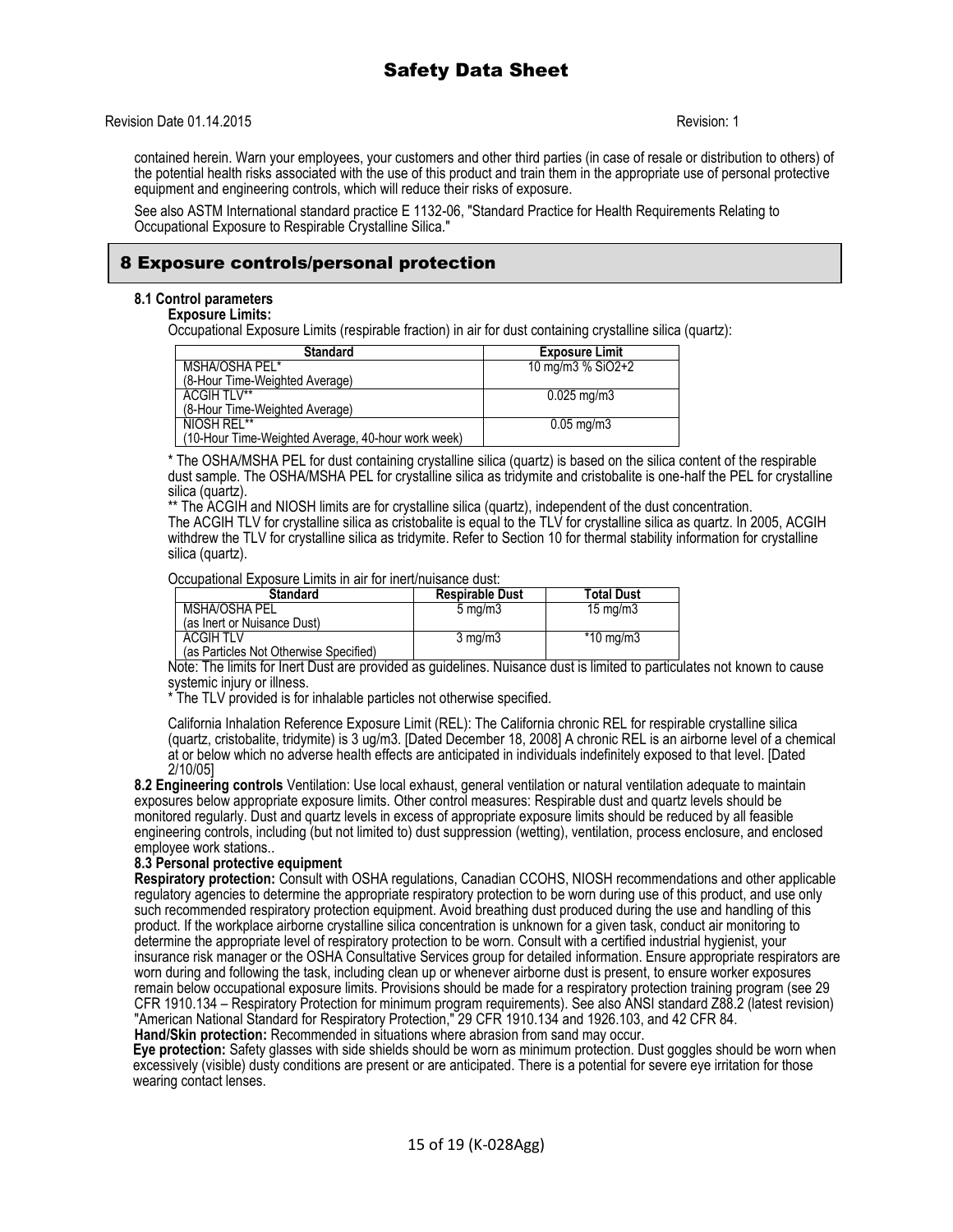#### Revision Date 01.14.2015 Revision: 1

**General Hygiene Considerations:** There are no known hazards associated with this material when used as recommended. Following the guidelines in this SDS is recognized as good industrial hygiene practice. Avoid breathing dust. Wash dustexposed skin with soap and water before eating, drinking, smoking, and using toilet facilities.

## 9 Physical and chemical properties

| 9.1 Information on basic physical and chemical properties<br><b>General Information</b> |                                     |  |
|-----------------------------------------------------------------------------------------|-------------------------------------|--|
| Appearance<br>Form:                                                                     | Granular Solid                      |  |
| Colour:                                                                                 | Tan, Gray, Buff or Red              |  |
| Odour:                                                                                  | None                                |  |
| <b>Odour threshold:</b>                                                                 | None                                |  |
| pH:                                                                                     | Not Applicable                      |  |
| Melting point/range:                                                                    | >1000 °C                            |  |
| Boiling point/range:                                                                    | >1000 °C                            |  |
| Flash point:                                                                            | None                                |  |
| <b>Evaporation rate:</b>                                                                | No data available                   |  |
| Flammability (solid, gaseous):                                                          | Non-combustible solid               |  |
| Upper/lower flammability or explosive limit:                                            | Non-combustible solid               |  |
| Vapor pressure:                                                                         | Not Applicable                      |  |
| Vapor density:                                                                          | Not Applicable                      |  |
| Relative Density at 20°C:                                                               | $2.65$ g/cm <sup>3</sup>            |  |
| Solubility in / Miscibility with                                                        |                                     |  |
| Water:                                                                                  | Insoluble                           |  |
| Partition coefficient (n-octanol/water):<br>Auto/Self-ignition temperature:             | Not applicable<br>No data available |  |
| Decomposition temperature:                                                              | No data available                   |  |
| <b>Viscosity</b>                                                                        | Not applicable                      |  |
|                                                                                         |                                     |  |

## 10 Stability and reactivity

**10.1 Reactivity**

**Reactivity:** Reactive with strong oxidizing agents **Chemical Stability:** Stable

**Thermal Stability:** If crystalline silica (quartz) is heated to more than 870°C (1598°F), it can change to a form of crystalline silica known as tridymite, and if crystalline silica (quartz) is heated to more than 1470°C (2678°F), it can change to a form of crystalline silica known as cristobalite.

**Incompatibility:** Strong oxidizing agents, such as fluorine, chlorine trifluoride, hydrogen fluoride, oxygen difluoride, hydrogen peroxide, etc.; acetylene and ammonia.

**Hazardous Decomposition Products:** Silica will dissolve in hydrofluoric acid and produce a corrosive gas – silicon tetrafluoride.

**Hazardous Polymerization:** Not known to polymerize.

## 11 Toxicological information

**CAUTION:** Crystalline silica exists in several forms, the most common of which is quartz. Crystalline silica as tridymite and cristobalite are more fibrogenic than crystalline silica as quartz.

#### **Potential Health Effects:**

**Primary routes(s) of exposure:** Inhalation, Skin, ingestion

**Inhalation:**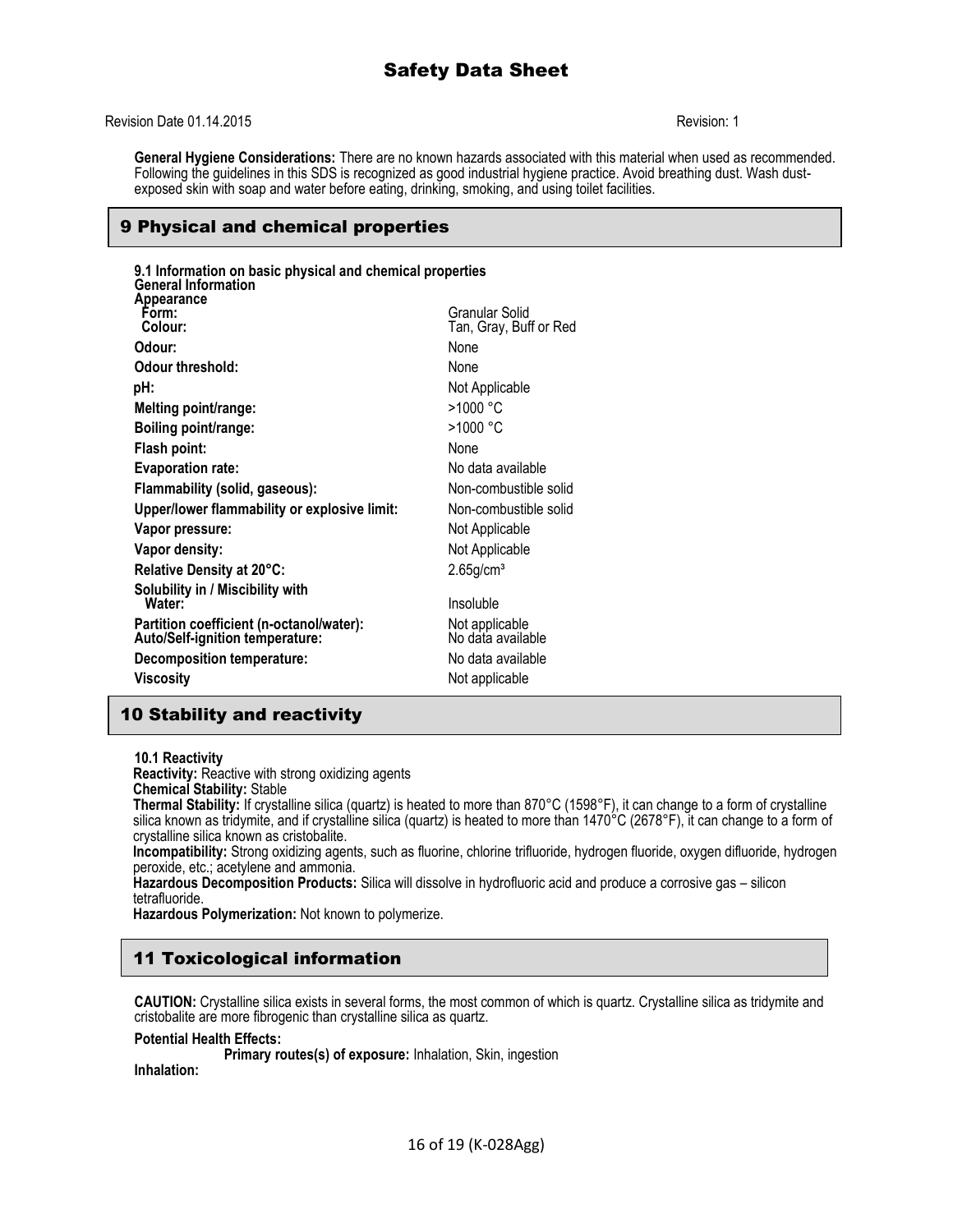#### Revision Date 01.14.2015 Revision: 1

Acute Effects: One form of silicosis, acute silicosis, can occur with exposures to very high concentrations of respirable crystalline silica over a very short time period, sometimes as short as 6 months. The symptoms of acute silicosis include (but are not limited to) progressive shortness of breath, fever, cough and weight loss. Acute silicosis is fatal. **Chronic Effects:** The adverse health effects – lung disease, silicosis, cancer, autoimmune disease, tuberculosis, and nephrotoxicity -- are chronic effects.

**Eye Contact:** Crystalline silica (quartz) may cause abrasion of the cornea.

**Skin Contact**: May cause abrasion to skin.

**Ingestion**: No adverse effects expected for incidental ingestion. Ingestion of large amounts may cause gastrointestinal tract irritation.

**Medical Conditions Generally Aggravated by Exposure:** The condition of individuals with lung disease (e.g., bronchitis, emphysema, chronic obstructive pulmonary disease) can be aggravated by exposure.

#### A. SILICOSIS

The major concern is silicosis (lung disease), caused by the inhalation and retention of respirable crystalline silica dust. Silicosis can exist in several forms, chronic (or ordinary), accelerated or acute.

Chronic or Ordinary Silicosis is the most common form of silicosis and can occur after many years of exposure to levels above the occupational exposure limits for airborne respirable crystalline silica dust. It is further defined as either simple or complicated silicosis.

Simple Silicosis is characterized by lung lesions (shown as radiographic opacities) less than 1 centimeter in diameter, primarily in the upper lung zones. Often, simple silicosis is not associated with symptoms, detectable changes in lung function or disability. Simple silicosis may be progressive and may develop into complicated silicosis or progressive massive fibrosis (PMF).

Complicated Silicosis or PMF is characterized by lung lesions (shown as radiographic opacities) greater than 1 centimeter in diameter. Although there may be no symptoms associated with complicated silicosis or PMF, the symptoms, if present, are shortness of breath, wheezing, cough and sputum production. Complicated silicosis or PMF may be associated with decreased lung function and may be disabling. Advanced complicated silicosis or PMF may lead to death. Advanced complicated silicosis or PMF can result in heart disease (cor pumonale) secondary to the lung disease.

Accelerated Silicosis can occur with exposure to high concentrations of respirable crystalline silica over a relatively short period; the lung lesions can appear within five (5) years of the initial exposure. The progression can be rapid. Accelerated silicosis is similar to chronic or ordinary silicosis, except that the lung lesions appear earlier and the progression is more rapid.

Acute Silicosis can occur with exposures to very high concentrations of respirable crystalline silica over a very short time period, sometimes as short as a few months. The symptoms of acute silicosis include progressive shortness of breath, fever, cough and weight loss. Acute silicosis is fatal.

#### B. CANCER

IARC - The International Agency for Research on Cancer ("IARC") concluded that there is "sufficient evidence in humans for the carcinogenicity of crystalline silica in the form of quartz or cristobalite", there is "sufficient evidence in experimental animals for the carcinogenicity of quartz dust" and that there is "limited evidence in experimental animals for the carcinogenicity of tridymite dust and cristobalite dust." The overall IARC evaluation was that "crystalline silica inhaled in the form of quartz or cristobalite dust is carcinogenic to humans (Group 1)." The IARC evaluation noted that not all industrial circumstances studied evidenced carcinogenicity. The monograph also stated that "Carcinogenicity may be dependent on inherent characteristics of the crystalline silica or on external factors affecting its biological activity or distribution of its polymorphs." For further information on the IARC evaluation, see IARC Monographs on the Evaluation of Carcinogenic Risks to Humans, Volume 100C, "Silica Dust, Crystalline, in the Form of Quartz or Cristobalite" (2012).

NTP - In its Eleventh Annual Report on Carcinogens, concluded that respirable crystalline silica is known to be a human carcinogen, based on sufficient evidence of carcinogenicity from studies in humans indicating a causal relationship between exposure to respirable crystalline silica and increased lung cancer rates in workers exposed to crystalline silica dust.

OSHA - Crystalline silica is not on the OSHA carcinogen list.

#### C. AUTOIMMUNE DISEASES

There is evidence that exposure to respirable crystalline silica (without silicosis) or that the disease silicosis may be associated with the increased incidence of several autoimmune disorders, -- scleroderma, systemic lupus erythematosus, rheumatoid arthritis and diseases affecting the kidneys. For a review of the subject, the following may be consulted: (1) "Antinuclear Antibody and Rheumatoid Factor in Silica-Exposed Workers", Arh Hig Rada Toksikol, (60) 185-90 (2009); (2) "Occupational Exposure to Crystalline Silica and Autoimmune Disease", Environmental Health Perspectives, (107) Supplement 5, 793-802 (1999); (3) "Occupational Scleroderma", Current Opinion in Rheumatology, (11) 490-494 (1999); (4) "Connective Tissue Disease and Silicosis", Am J Ind Med, (35), 375-381 (1999).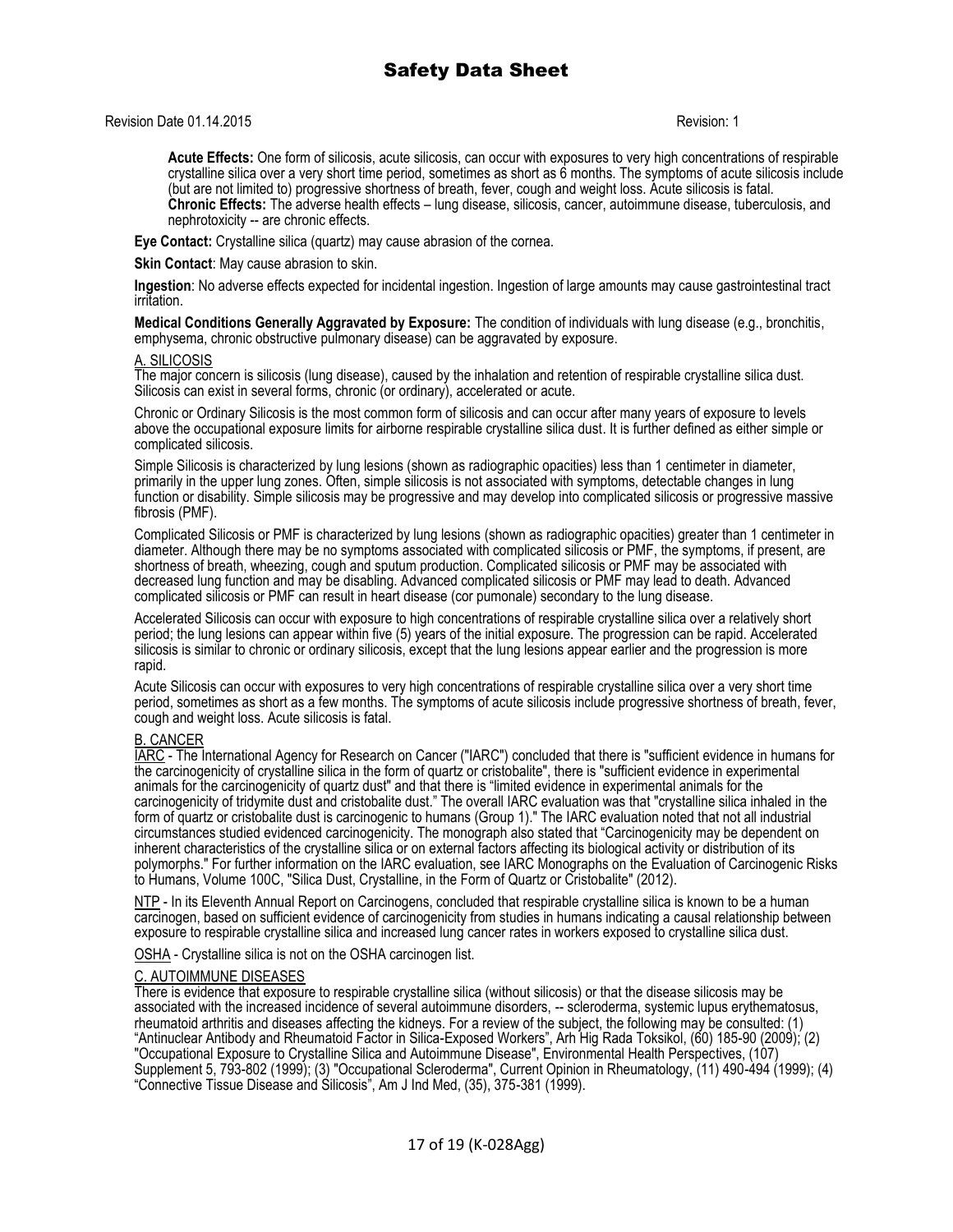Revision Date 01.14.2015 **Revision: 1** 

#### D. TUBERCULOSIS

Individuals with silicosis are at increased risk to develop pulmonary tuberculosis, if exposed to persons with tuberculosis. The following may be consulted for further information: (1) "Tuberculosis and Silicosis: Epidemiology, Diagnosis and Chemoprophylaxis", J Bras Pneumol, (34) 959-66 (2008); (2) Occupational Lung Disorders, Third Edition, Chapter 12, entitled "Silicosis and Related Diseases", Parkes, W. Raymond (1994); (3) "Risk of Pulmonary Tuberculosis Relative to Silicosis and Exposure to Silica Dust in South African Gold Miners," Occup Environ Med, (55) 496-502 (1998); (4) "Occupational Risk Factors for Developing Tuberculosis", Am J Ind Med, (30) 148-154 (1996).

## E. KIDNEY DISEASE

There is evidence that exposure to respirable crystalline silica (without silicosis) or that the disease silicosis is associated with the increased incidence of kidney diseases, including end stage renal disease. For additional information on the subject, the following may be consulted: (1) "Mortality from Lung and Kidney Disease in a Cohort of North American Industrial Sand Workers: An Update", Ann Occup Hyg, (49) 367-73 (2005); (2) "Kidney Disease and Silicosis", Nephron, (85) 14-19 (2000); (3) "End Stage Renal Disease Among Ceramic Workers Exposed to Silica", Occup Environ Med, (56) 559-561 (1999); (4) "Kidney Disease and Arthritis in a Cohort Study of Workers Exposed to Silica", Epidemiology, (12) 405-412 (2001).

#### F. NON-MALIGNANT RESPIRATORY DISEASES

NIOSH has cited the results of studies that report an association between dusts found in various mining operations and nonmalignant respiratory disease, particularly among smokers, including bronchitis, emphysema, and small airways disease. NIOSH Hazard Review – Health Effects of Occupational Exposure to Respirable Crystalline Silica, published in April 2002, available from NIOSH, 4676 Columbia Parkway, Cincinnati, OH 45226,

## 12 Ecological information

Crystalline silica is not known to be ecotoxic.

## 13 Disposal considerations

#### **13.1 Waste treatment methods**

**Waste from residue/unused product:** General: Crystalline silica may be landfilled. Material should be placed in covered containers to minimize generation of airborne dust.

**Contaminated packaging:** Disposal must be made in accordance with official federal, state and local regulations.

## 14 Transport information

#### **DOT**

Not dangerous goods

### **IATA**

Not dangerous goods

#### **IMDG**

Not dangerous goods

#### **TDG**

Not dangerous goods

## 15 Regulatory Information

#### **15.1 Safety, health and environmental regulations/legislation specific for the substance or mixture**

#### **OTHER US REGULATORY INFORMATION:**

**OSHA:** Crystalline Silica is not listed as a carcinogen.

**SARA Title III:** This product is not subject to the reporting requirements of Title III of SARA, 1986

**TSCA.:** Crystalline silica (quartz) appears on the EPA TSCA inventory under the CAS No. 14808-60-7.

**RCRA:** Crystalline silica (quartz) is not classified as a hazardous waste under the Resource Conservation and Recovery Act, or its regulations, 40 CFR §261 et seq.